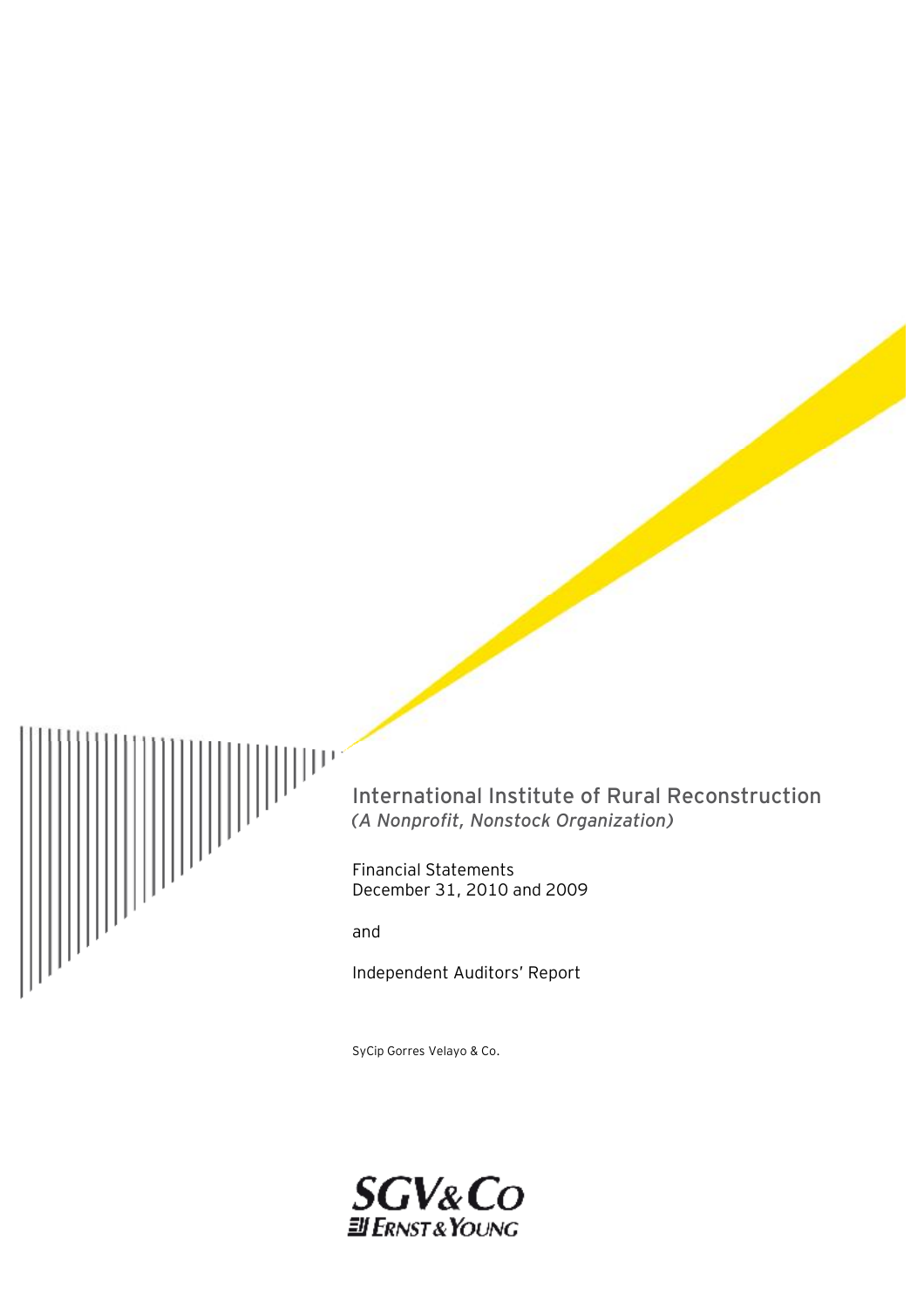

**SyCip Gorres Velayo & Co.** 6760 Ayala Avenue 1226 Makati City Philippines

Phone: (632) 891 0307<br>Fax: (632) 819 0872 Fax: (632) 819 0872 www.sgv.com.ph

BOA/PRC Reg. No. 0001 SEC Accreditation No. 0012-FR-2

### **INDEPENDENT AUDITORS' REPORT**

The Board of Trustees International Institute of Rural Reconstruction

We have audited the accompanying statements of financial position of International Institute of Rural Reconstruction (a nonprofit, nonstock organization), incorporated in Delaware, United States of America, as of December 31, 2010 and 2009, and the related statements of activities, statements of changes in net assets and statements of cash flows for the years then ended. These financial statements are the responsibility of the Institute's management. Our responsibility is to express an opinion on these financial statements based on our audits.

We conducted our audits in accordance with auditing standards generally accepted in the United States of America. Those standards require that we plan and perform the audit to obtain reasonable assurance about whether the financial statements are free of material misstatement. We were not engaged to perform an audit of the Institute's internal control over financial reporting. Our audits included consideration of internal control over financial reporting as a basis for designing audit procedures that are appropriate in the circumstances, but not for the purpose of expressing an opinion on the effectiveness of the Institute's internal control over financial reporting. Accordingly, we express no such opinion. An audit also includes examining, on a test basis, evidence supporting the amounts and disclosures in the financial statements, assessing the accounting principles used and significant estimates made by management, and evaluating the overall financial statement presentation. We believe that our audits provide a reasonable basis for our opinion.

In our opinion, the financial statements referred to above present fairly, in all material respects, the financial position of International Institute of Rural Reconstruction as of December 31, 2010 and 2009, and the results of its activities and its cash flows for the years then ended in conformity with accounting principles generally accepted in the United States of America.

SYCIP GORRES VELAYO & CO.

Juanite A. fulled Juanito A. Fullecido

Partner

March 30, 2011

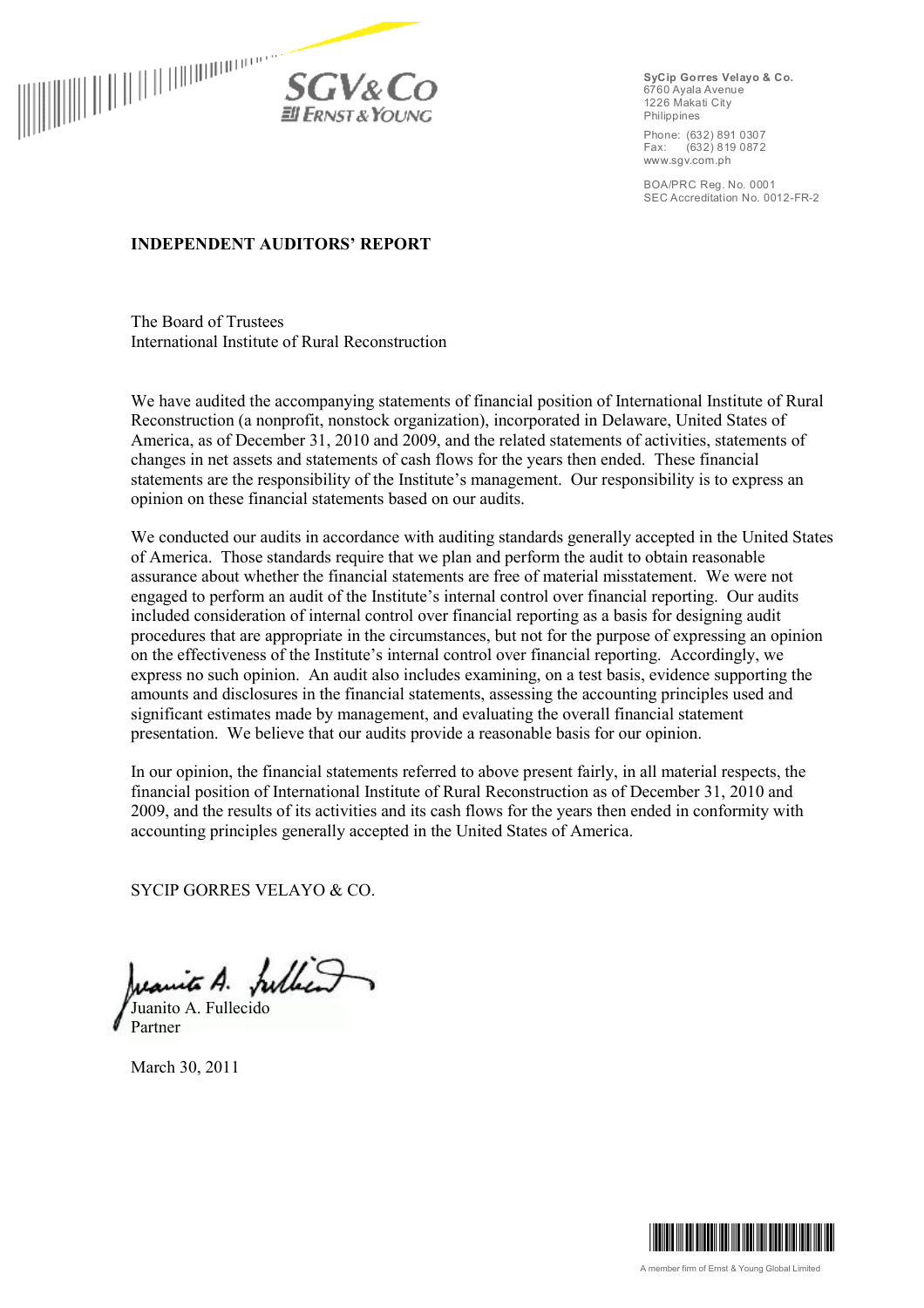## **INTERNATIONAL INSTITUTE OF RURAL RECONSTRUCTION (A Nonprofit, Nonstock Organization) STATEMENTS OF FINANCIAL POSITION**

|                                                                | December 31 |             |
|----------------------------------------------------------------|-------------|-------------|
|                                                                | 2010        | 2009        |
| <b>ASSETS</b>                                                  |             |             |
| <b>Cash and Cash Equivalents (Note 3)</b>                      | \$1,692,793 | \$1,300,669 |
| <b>Investments</b> (Note 3)                                    | 759,985     | 684,149     |
| <b>Contributions Receivable (Note 4)</b>                       | 2,369,075   | 1,251,237   |
| <b>Other Receivables</b> (Note 5)                              | 128,839     | 201,928     |
| <b>Property and Equipment - net (Note 6)</b>                   | 139,300     | 118,299     |
| <b>Prepayments and Other Assets</b>                            | 34,165      | 25,784      |
|                                                                | \$5,124,157 | \$3,582,066 |
| <b>LIABILITIES AND NET ASSETS</b>                              |             |             |
| <b>Accounts Payable and Other Current Liabilities (Note 7)</b> | \$249,812   | \$323,975   |
| <b>Pension liability (Note 8)</b>                              | 29,855      |             |
| <b>Total Liabilities</b>                                       | 279,667     | 323,975     |
| <b>Net Assets</b>                                              |             |             |
| Unrestricted                                                   | 300,682     | 73,787      |
| Temporarily restricted (Note 10)                               | 3,825,826   | 2,466,322   |
| Permanently restricted (Note 10)                               | 717,982     | 717,982     |
| <b>Total Net Assets</b>                                        | 4,844,490   | 3,258,091   |
|                                                                | \$5,124,157 | \$3,582,066 |

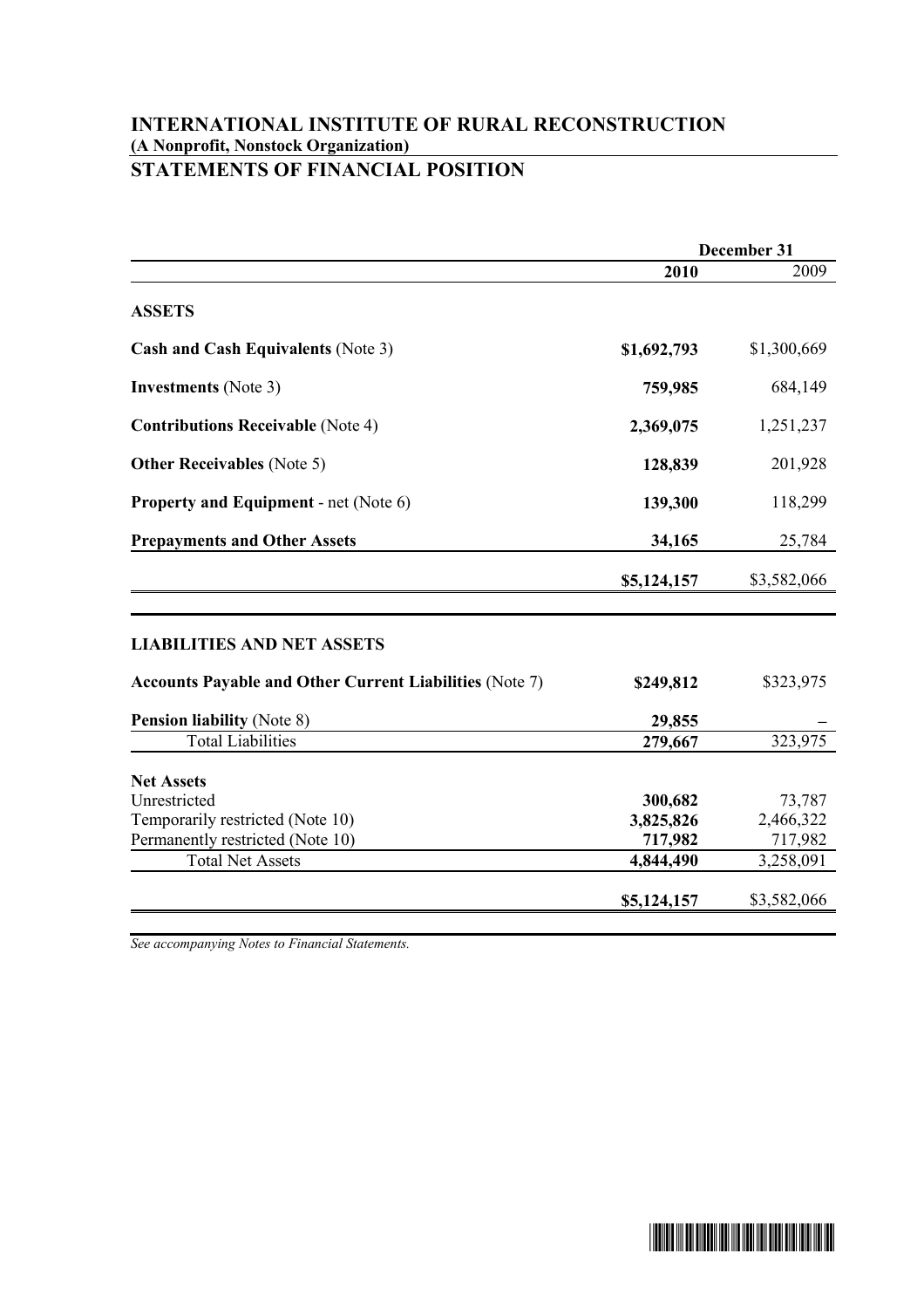# **INTERNATIONAL INSTITUTE OF RURAL RECONSTRUCTION (A Nonprofit, Nonstock Organization)**

# **STATEMENTS OF ACTIVITIES**

|                                                                              | <b>Years Ended December 31</b> |                          |                          |                          |              |                          |                          |             |
|------------------------------------------------------------------------------|--------------------------------|--------------------------|--------------------------|--------------------------|--------------|--------------------------|--------------------------|-------------|
|                                                                              | 2010                           |                          |                          |                          | 2009         |                          |                          |             |
|                                                                              |                                | <b>Temporarily</b>       | Permanently              |                          |              | Temporarily              | Permanently              |             |
|                                                                              | <b>Unrestricted</b>            | <b>Restricted</b>        | <b>Restricted</b>        | Total                    | Unrestricted | Restricted               | Restricted               | Total       |
| <b>CONTINUING OPERATIONS</b>                                                 |                                |                          |                          |                          |              |                          |                          |             |
| REVENUES, GAINS AND OTHER SUPPORT                                            |                                |                          |                          |                          |              |                          |                          |             |
| Contributions/Grants:                                                        |                                |                          |                          |                          |              |                          |                          |             |
| Foundations - net of \$44,191 discount in 2010 and inclusive of \$15,475 and |                                |                          |                          |                          |              |                          |                          |             |
| \$31,300 accretion income in 2010 and 2009, respectively (Note 4)            | \$120,581                      | \$1,459,573              | $S-$                     | \$1,580,154              | \$12,954     | \$1,354,520              | $S-$                     | \$1,367,474 |
| Governments - inclusive of \$2,015 and \$20,167 accretion income in 2010     |                                |                          |                          |                          |              |                          |                          |             |
| and 2009, respectively (Note 4)                                              | $\overline{\phantom{0}}$       | 1,793,515                | $\overline{\phantom{0}}$ | 1,793,515                |              | 168,861                  |                          | 168,861     |
| Individuals                                                                  | 225,870                        | 38,877                   | $\overline{\phantom{a}}$ | 264,747                  | 93,456       | 96.310                   |                          | 189,766     |
| Corporations                                                                 | 3,264                          |                          | $\overline{\phantom{0}}$ | 3,264                    | 7,277        | 1,000                    |                          | 8,277       |
| Workshops                                                                    | 340,240                        |                          | $\overline{\phantom{0}}$ | 340,240                  | 377,069      |                          | $\equiv$                 | 377,069     |
| Training courses                                                             | 362,273                        |                          | $\overline{\phantom{0}}$ | 362,273                  | 358,554      |                          | $\overline{\phantom{0}}$ | 358,554     |
| Technical assistance                                                         | 318.182                        |                          | $\overline{\phantom{0}}$ | 318,182                  | 198,155      |                          | $\equiv$                 | 198,155     |
| Gain on changes in market value of investments (Note 3)                      | 67,979                         |                          | $\overline{\phantom{m}}$ | 67,979                   | 102,195      |                          | $\overline{\phantom{0}}$ | 102,195     |
| Use of campus facilities by development organizations                        | 67,327                         |                          | $\overline{\phantom{0}}$ | 67,327                   | 92,051       |                          |                          | 92,051      |
| Study programs                                                               | 117,671                        |                          | $\overline{\phantom{0}}$ | 117,671                  | 55,552       |                          | $\overline{\phantom{0}}$ | 55,552      |
| Publication sales                                                            | 20,993                         |                          | $\overline{\phantom{0}}$ | 20,993                   | 13.067       |                          |                          | 13,067      |
| Others (Notes 3, 6 and 9)                                                    | 53,181                         | $\overline{\phantom{0}}$ | $\qquad \qquad -$        | 53,181                   | 55,153       |                          | $\overline{\phantom{0}}$ | 55,153      |
| Net assets released from restrictions:                                       |                                |                          |                          |                          |              |                          |                          |             |
| Satisfaction of program restrictions                                         | 1,807,461                      | (1,807,461)              | $\overline{\phantom{0}}$ | $\overline{\phantom{0}}$ | 1,668,737    | (1,668,737)              | -                        |             |
| Expiration of time restrictions                                              | 125,000                        | (125,000)                | $\overline{\phantom{0}}$ |                          | 175,000      | (175,000)                | $\overline{\phantom{0}}$ |             |
|                                                                              | 3,630,022                      | 1,359,504                | $-$                      | 4,989,526                | 3,209,220    | (223,046)                | $\overline{\phantom{0}}$ | 2,986,174   |
| <b>EXPENSES</b> (Note 12)                                                    |                                |                          |                          |                          |              |                          |                          |             |
| Program services (Notes 6, 8 and 11):                                        |                                |                          |                          |                          |              |                          |                          |             |
| Learning community                                                           | 1.690.806                      |                          | $\overline{\phantom{0}}$ | 1.690.806                | 1,830,227    |                          |                          | 1,830,227   |
| Education and training                                                       | 609.504                        |                          | $\overline{\phantom{0}}$ | 609,504                  | 518,537      |                          | $\equiv$                 | 518,537     |
| Publication and communication                                                | 285,924                        | $\overline{\phantom{0}}$ | $\overline{\phantom{0}}$ | 285,924                  | 321,067      |                          | $-$                      | 321,067     |
|                                                                              | 2,586,234                      | $\overline{\phantom{0}}$ | $\overline{\phantom{a}}$ | 2,586,234                | 2,669,831    | $\overline{\phantom{m}}$ | $\overline{\phantom{0}}$ | 2,669,831   |
| Support services (Notes 6, 8 and 11):                                        |                                |                          |                          |                          |              |                          |                          |             |
| Management and general                                                       | 303,140                        |                          | $\overline{\phantom{0}}$ | 303,140                  | 294,358      |                          | -                        | 294,358     |
| Fund raising                                                                 | 88,310                         |                          | $\qquad \qquad -$        | 88,310                   | 107,954      |                          | $\overline{\phantom{0}}$ | 107,954     |
|                                                                              | 391,450                        | $\qquad \qquad -$        | $\overline{\phantom{m}}$ | 391,450                  | 402,312      | $\overline{\phantom{0}}$ | $\overline{\phantom{0}}$ | 402,312     |
|                                                                              | 2,977,684                      | $\overline{\phantom{m}}$ | $\qquad \qquad -$        | 2,977,684                | 3,072,143    | $\overline{\phantom{0}}$ | $-$                      | 3,072,143   |
| <b>EXCESS (DEFICIENCY) OF REVENUES, GAINS AND OTHER</b>                      |                                |                          |                          |                          |              |                          |                          |             |
| <b>SUPPORT OVER EXPENSES OF CONTINUING OPERATIONS</b>                        | 652,338                        | 1,359,504                | $\qquad \qquad -$        | 2,011,842                | 137,077      | (223,046)                |                          | (85,969)    |
| <b>Translation</b> loss                                                      | (425, 443)                     |                          |                          | (425, 443)               | (127,661)    |                          |                          | (127,661)   |
| <b>CHANGE IN NET ASSETS</b>                                                  | \$226,895                      | \$1,359,504              | $S-$                     | \$1,586,399              | \$9,416      | (S223, 046)              | $S-$                     | (S213, 630) |
|                                                                              |                                |                          |                          |                          |              |                          |                          |             |

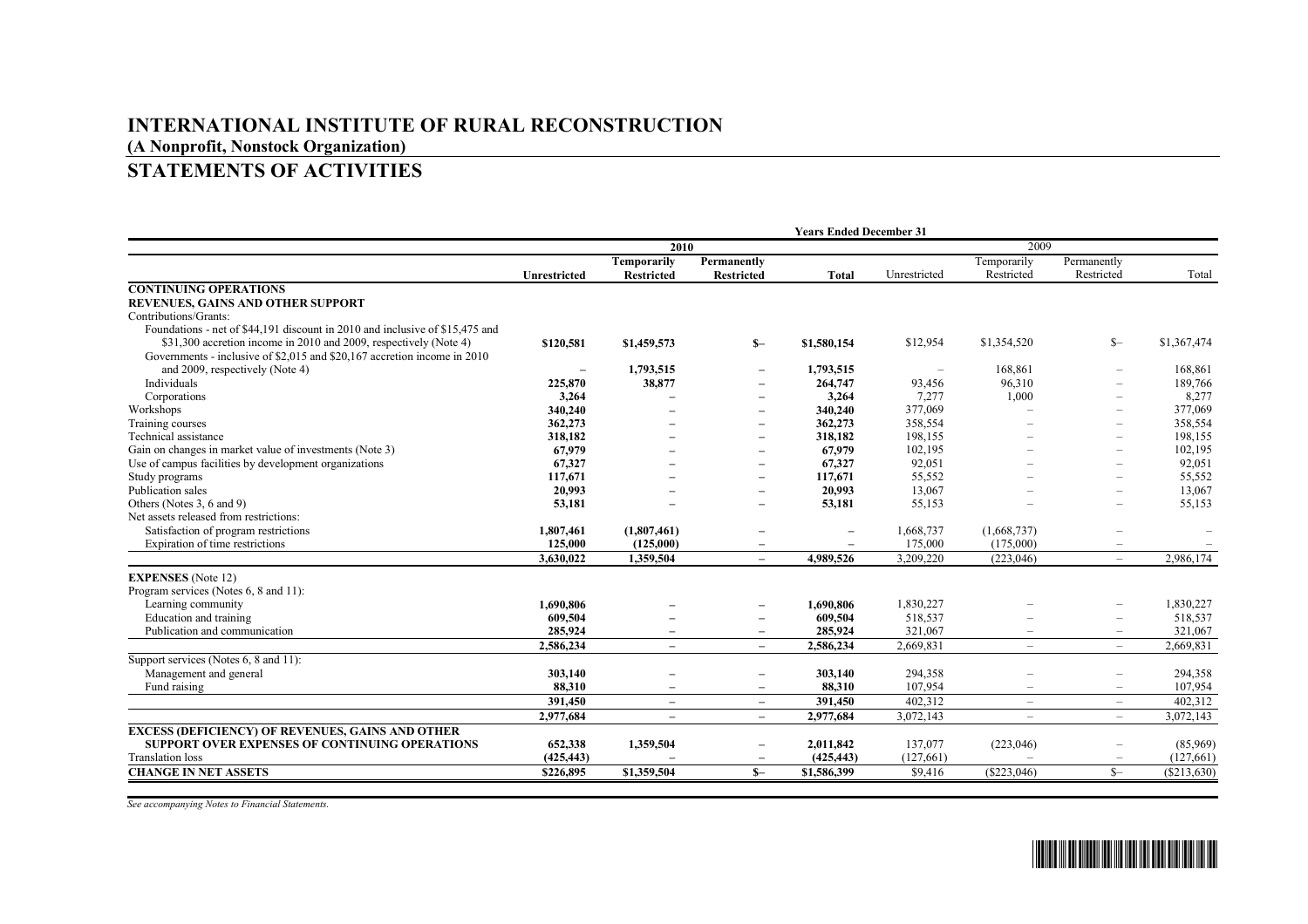## **INTERNATIONAL INSTITUTE OF RURAL RECONSTRUCTION (A Nonprofit, Nonstock Organization) STATEMENTS OF CHANGES IN NET ASSETS**

|                              | <b>Years Ended December 31</b> |                   |                   |             |              |              |             |             |
|------------------------------|--------------------------------|-------------------|-------------------|-------------|--------------|--------------|-------------|-------------|
|                              |                                | 2010              |                   |             |              | 2009         |             |             |
|                              |                                | Temporarilv       | Permanently       |             |              | l'emporarily | Permanently |             |
|                              | Unrestricted                   | <b>Restricted</b> | <b>Restricted</b> | Total       | Unrestricted | Restricted   | Restricted  | Total       |
| Balance at beginning of year | \$73,787                       | \$2,466,322       | \$717,982         | \$3,258,091 | \$64,371     | \$2,689,368  | \$717,982   | \$3,471,721 |
| Change in net assets         | 226,895                        | 1.359.504         | -                 | 1.586.399   | 9,416        | (223, 046)   | -           | (213, 630)  |
| Balance at end of year       | \$300,682                      | \$3,825,826       | \$717,982         | \$4,844,490 | \$73,787     | \$2,466,322  | \$717,982   | \$3,258,091 |

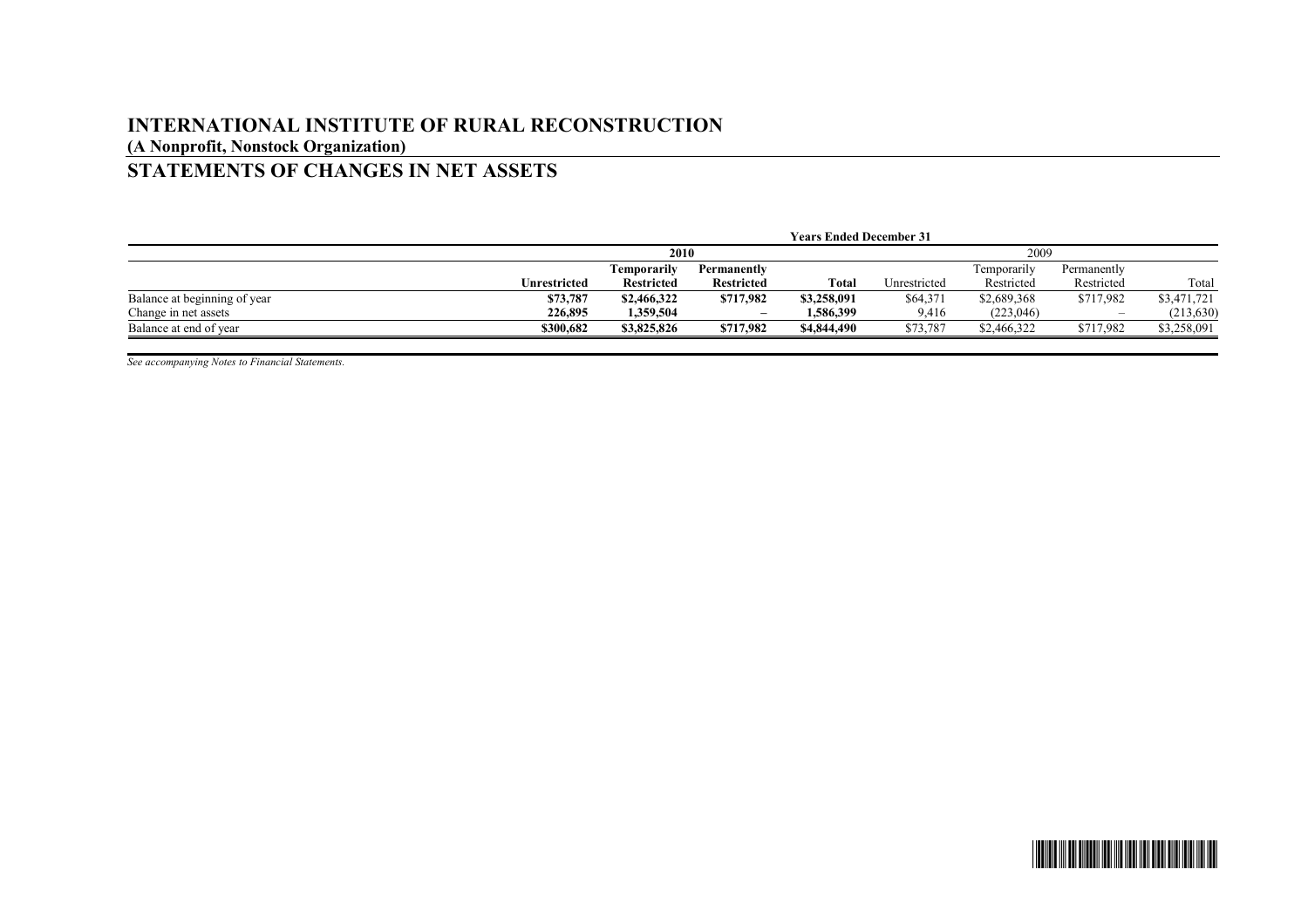## **INTERNATIONAL INSTITUTE OF RURAL RECONSTRUCTION (A Nonprofit, Nonstock Organization) STATEMENTS OF CASH FLOWS**

|                                                                                                          | <b>Years Ended December 31</b> |              |
|----------------------------------------------------------------------------------------------------------|--------------------------------|--------------|
|                                                                                                          | 2010                           | 2009         |
| <b>CASH FLOWS FROM OPERATING ACTIVITIES</b>                                                              |                                |              |
| Excess (deficiency) of revenues, gains and other support over                                            |                                |              |
| expenses of continuing operations                                                                        | \$2,011,842                    | $(\$85,969)$ |
| Adjustments to reconcile change in net assets to net cash                                                |                                |              |
| provided by (used in) operating activities:                                                              |                                |              |
| Effect of foreign exchange rate changes on translation                                                   | (433,086)                      | (123, 851)   |
| Gain on changes in market value of investments (Note 3)                                                  | (67,979)                       | (102, 195)   |
| Depreciation and amortization (Notes 6 and 12)                                                           | 70,794                         | 68,430       |
| Interest and dividend income (Note 3)                                                                    | (11,280)                       | (11,242)     |
| Decrease (increase) in:                                                                                  |                                |              |
| Contributions receivable                                                                                 | (1, 117, 838)                  | 1,151,755    |
| Other receivables                                                                                        | 73,089                         | 121,335      |
| Prepayments and other assets                                                                             | 8,381                          | (1, 584)     |
| Increase (decrease) in:                                                                                  |                                |              |
| Accounts payable and other current liabilities                                                           | (74, 163)                      | (66,981)     |
| Pension liability                                                                                        | 29,855                         |              |
| Funds held in trust                                                                                      |                                | (4,264)      |
| Net cash provided by operating activities                                                                | 489,615                        | 945,434      |
|                                                                                                          |                                |              |
| <b>CASH FLOWS FROM INVESTING ACTIVITIES</b>                                                              |                                |              |
| Acquisitions of property and equipment (Note 6)<br>Net withdrawal of (additions in) investments (Note 3) | (100, 914)                     | (15,951)     |
|                                                                                                          | 3,423<br>(97, 491)             | (48,361)     |
| Net cash used in investing activities                                                                    |                                | (64, 312)    |
| NET INCREASE IN CASH AND CASH EQUIVALENTS                                                                | 392,124                        | 881,122      |
|                                                                                                          |                                |              |
| <b>CASH AND CASH EQUIVALENTS</b>                                                                         |                                |              |
| <b>AT BEGINNING OF YEAR</b>                                                                              | 1,300,669                      | 419,547      |
|                                                                                                          |                                |              |
| <b>CASH AND CASH EQUIVALENTS</b>                                                                         |                                |              |
| AT END OF YEAR (Note 3)                                                                                  | \$1,692,793                    | \$1,300,669  |

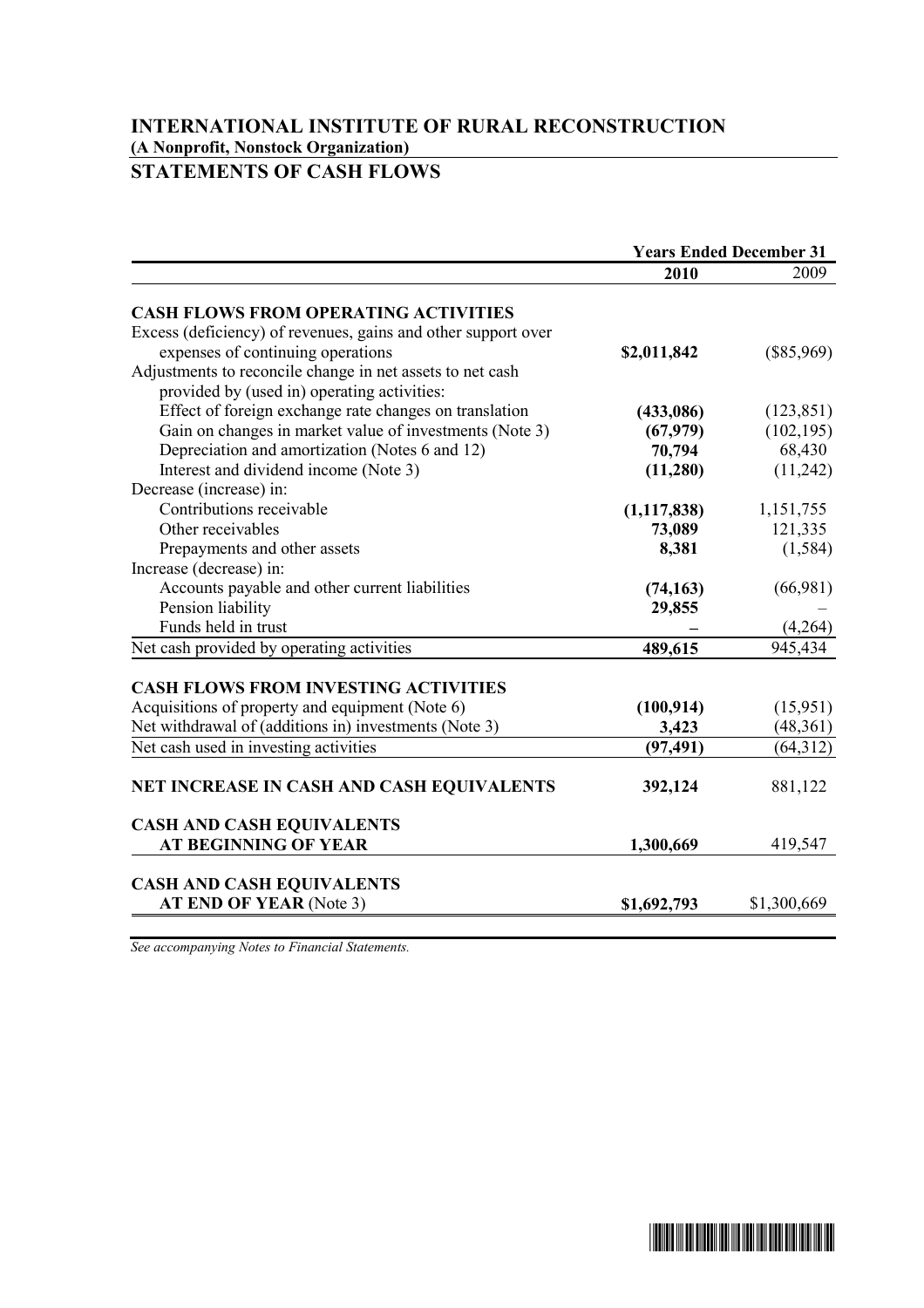# **NOTES TO FINANCIAL STATEMENTS**

## 1. **Organization Information**

The International Institute of Rural Reconstruction (IIRR or the Institute) is a not-for-profit organization formed in 1960 under the laws of the State of Delaware, United States of America (U.S.A.). IIRR Headquarters is located in the Philippines. IIRR has regional centers in Asia (Philippines) and Africa (Kenya) and offices in Addis Ababa, Ethiopia; Kampala, Uganda; Juba, South Sudan; and New York, U.S.A.

IIRR is a tax-exempt organization under Section  $501(c)(3)$  of the United States Internal Revenue Code. IIRR is a recognized public charity. Contributions to IIRR qualify for the maximum allowable charitable deduction in the U.S.A. In the opinion of the management, IIRR has operated under this tax-exempt code and has no unrelated business income.

IIRR is a global learning, training and capacity development organization which, with its predecessor organizations, has more than 80 years of experience and commitment to rural development. The Institute's program services has three main functional categories (described in Note 12), i.e. learning community program, education and training program, and publication and communication program. Resource generation is focused on unrestricted contributions, restricted grants, earned revenue through trainings, workshops, study programs, customized courses, technical assistance, use of campus facilities, publication sales and investment return on endowment funds.

## 2. **Summary of Significant Accounting and Financial Reporting Policies**

#### Basis of Preparation

The accompanying financial statements of IIRR have been prepared in compliance with accounting principles generally accepted in the U.S.A., applicable to a not-for-profit organization as described in American Institute of Certified Public Accountants Audit and Accounting Guide, "Not-for-Profit Organization."

#### Classification of Net Assets

The net assets of IIRR and changes therein are classified and reported on the basis of the existence or absence of donor-imposed restrictions, as follows:

ß Unrestricted Net Assets

Net assets that are not subject to any donor-imposed stipulations. Unrestricted assets may be designated for specific purposes by action of the Board of Trustees (BOT).

ß Temporarily Restricted Net Assets

Net assets that are subject to donor-imposed stipulations that may be met either by actions of IIRR or by passage of time. When a restriction expires, that is, a stipulated time restriction ends or a purpose restriction is accomplished, the assets are reclassified to unrestricted net assets and reported in the statement of activities as net assets released from restrictions.

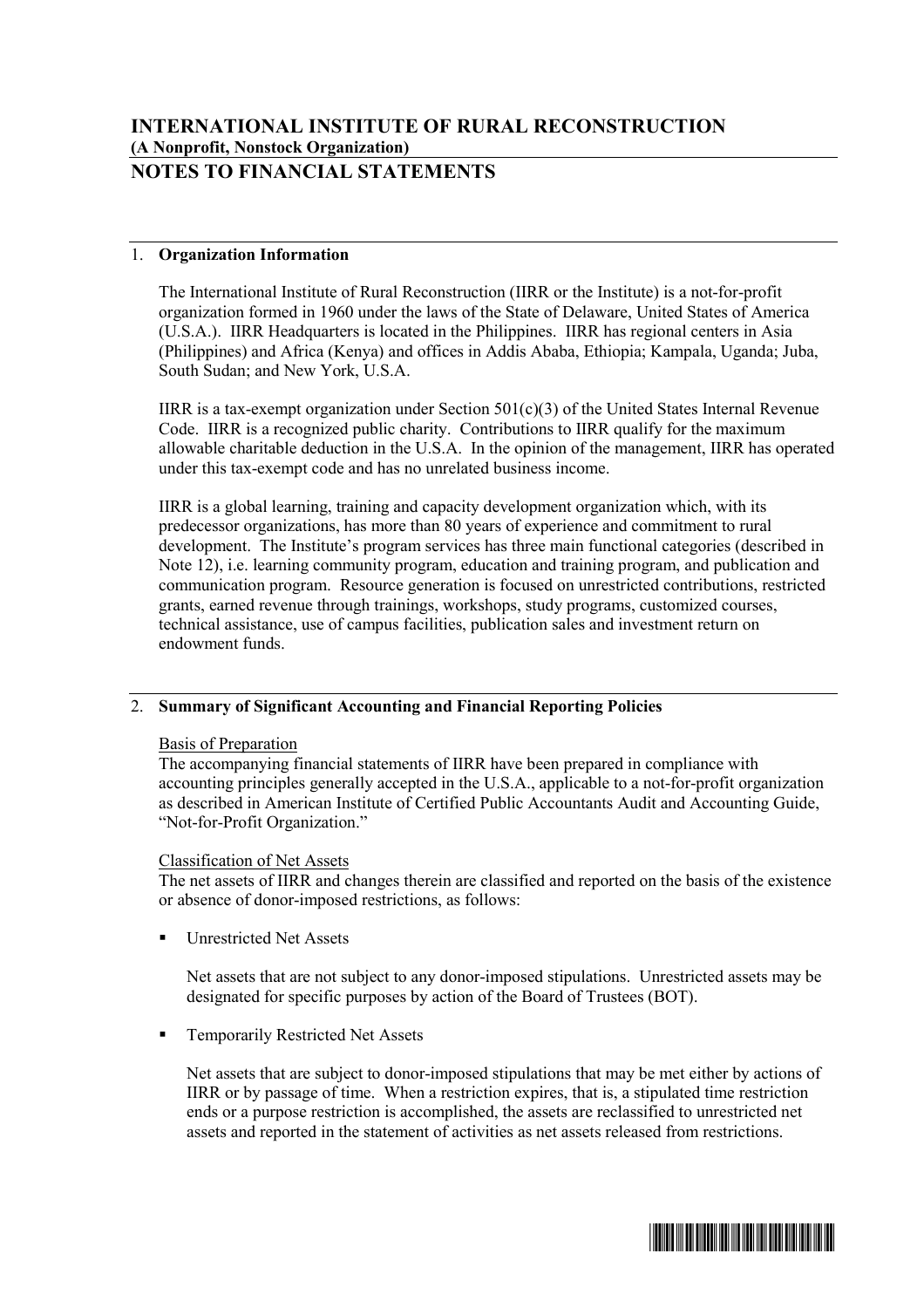ß Permanently Restricted Net Assets

Net assets that are subject to donor-imposed stipulations that neither expire by passage of time nor can be fulfilled or otherwise removed by IIRR. Generally, the donors of these assets permit IIRR to use all or part of the investment return on these assets.

#### Basis of Accounting

The accompanying financial statements have been prepared on the accrual basis of accounting. Revenues are recorded when earned and expenses when incurred and measurable, regardless of when the related cash flows take place. Nonexchange transactions, in which IIRR receives value without directly giving equal value in exchange, include grants and private donations. On an accrual basis, revenues from these transactions are recognized in the year in which all criteria are satisfied, if measurable and probable of collection.

#### Use of Estimates

The preparation of financial statements in conformity with accounting principles generally accepted in the U.S.A. requires management to make estimates and assumptions that affect the reported amounts of assets and liabilities and disclosures of contingent assets and liabilities at the date of the financial statements. Estimates also affect the reported amounts of revenues, expenses, or other changes in net assets during the year. Actual results could differ from these estimates.

#### Cash and Cash Equivalents

Cash includes cash on hand and in banks. Cash equivalents are short-term, highly liquid investments that are readily convertible to known amounts of cash with original maturities of three months or less and that are subject to an insignificant risk of change in value.

#### Investments

Investments are reported at fair value based on quoted market prices. Gains and losses on investments are based on the appreciation or depreciation of the market values at the earlier of the end of the year (unrealized) or the time of sale (realized) and are reported as increases or decreases in unrestricted net assets unless their use is restricted by explicit donor stipulation.

#### Contributions and Other Receivables

Contributions and other receivables are recognized initially at fair value. After initial measurement, contributions and other receivables are carried at amortized cost using the effective interest rate method, less any allowance for impairment. The allowance is established by charges to the statement of activities in the form of provision for doubtful accounts.

#### Property and Equipment

Property and equipment are carried at cost, excluding the costs of day-to-day servicing, less accumulated depreciation and amortization and any impairment in value.

The initial cost of property and equipment consists of its purchase price, including other directly attributable costs of bringing the property and equipment to its working condition and location for its intended use. Expenditures incurred after the property and equipment have been put into operation, such as repairs and maintenance, are normally charged to the statement of activities in the year such costs are incurred. In situations where it can be clearly demonstrated that the expenditures have resulted in an increase in the future economic benefits expected to be obtained from the use of an item of property and equipment beyond its originally assessed standard of performance, the expenditures are capitalized as additional costs of property and equipment.

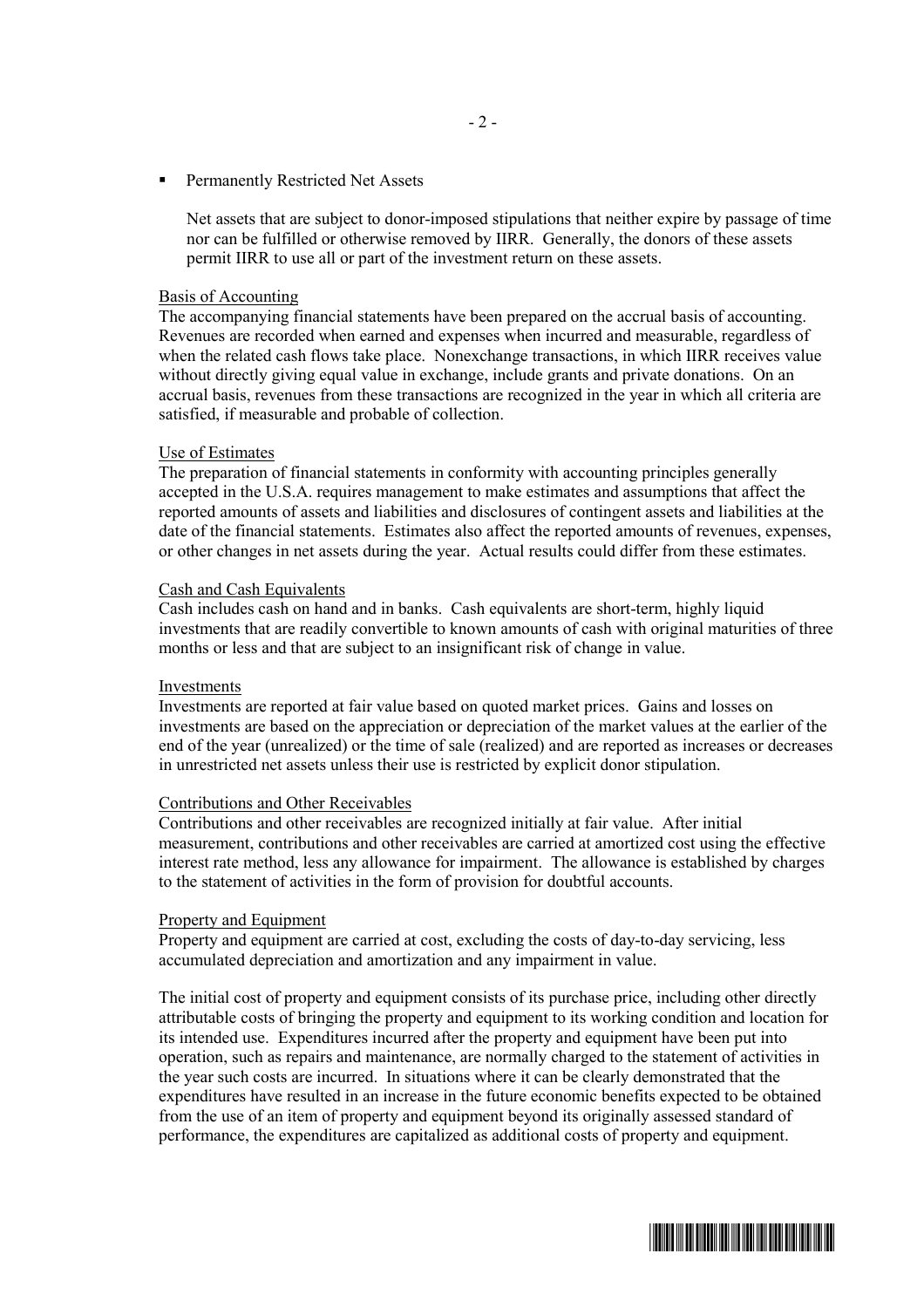Depreciation and amortization are computed using the straight-line method over the following estimated useful lives:

| Leasehold improvements         | 10 to 25 years or the term of the lease,<br>whichever period is shorter |
|--------------------------------|-------------------------------------------------------------------------|
| <b>Buildings</b>               | 10 to 25 years                                                          |
|                                |                                                                         |
| Furniture and office equipment | 3 to 5 years                                                            |
| Transportation equipment       | 5 to 8 years                                                            |
| Other equipment                | 5 to 10 years                                                           |
|                                |                                                                         |

The useful lives and depreciation and amortization method are reviewed periodically to ensure that the periods and method of depreciation and amortization are consistent with the expected pattern of economic benefits from items of property and equipment.

When property and equipment are retired or otherwise disposed of, the cost and related accumulated depreciation and amortization and any impairment in value are removed from the accounts and any resulting gain or loss is credited or charged to statement of activities.

The carrying values of property and equipment are reviewed for impairment when events or changes in circumstances indicate that their carrying value may not be recoverable. If any such indication exists and when the carrying values exceed the estimated recoverable amount, the assets are written down to their fair value. Any impairment loss is recognized in the statement of activities.

Fully depreciated property and equipment is retained in the account until it is no longer in use and no further depreciation is credited or charged to current activities.

#### Revenue and Expense Recognition

Contributions and grants, which include unconditional promises to give (pledges), are recognized as revenues in the year they are received or promised, whichever is earlier. An unconditional promise to give is recognized when a promise is made or received, provided there is sufficient evidence in the form of verifiable documentation.

Donor-restricted contributions whose restrictions are met or have expired in the same reporting year are classified as unrestricted support. Contributions and grants received intended for projects to be undertaken in future years are accounted for as temporarily restricted net assets. Gains and losses on investments and other assets and liabilities are reported as increases or decreases in unrestricted net assets unless their use is restricted by explicit donor stipulation.

Revenues from other services, such as training, workshops, study programs, customized courses and technical assistance, are recognized when services have been rendered and collection is reasonably assured.

Revenues from use of campus facilities are recognized based on actual occupancy and when collection is reasonably assured.

Revenues from sale of books and other published materials are recognized when the significant risks and rewards of ownership of the published materials have passed to the buyer and the amount of revenues can be reliably measured.

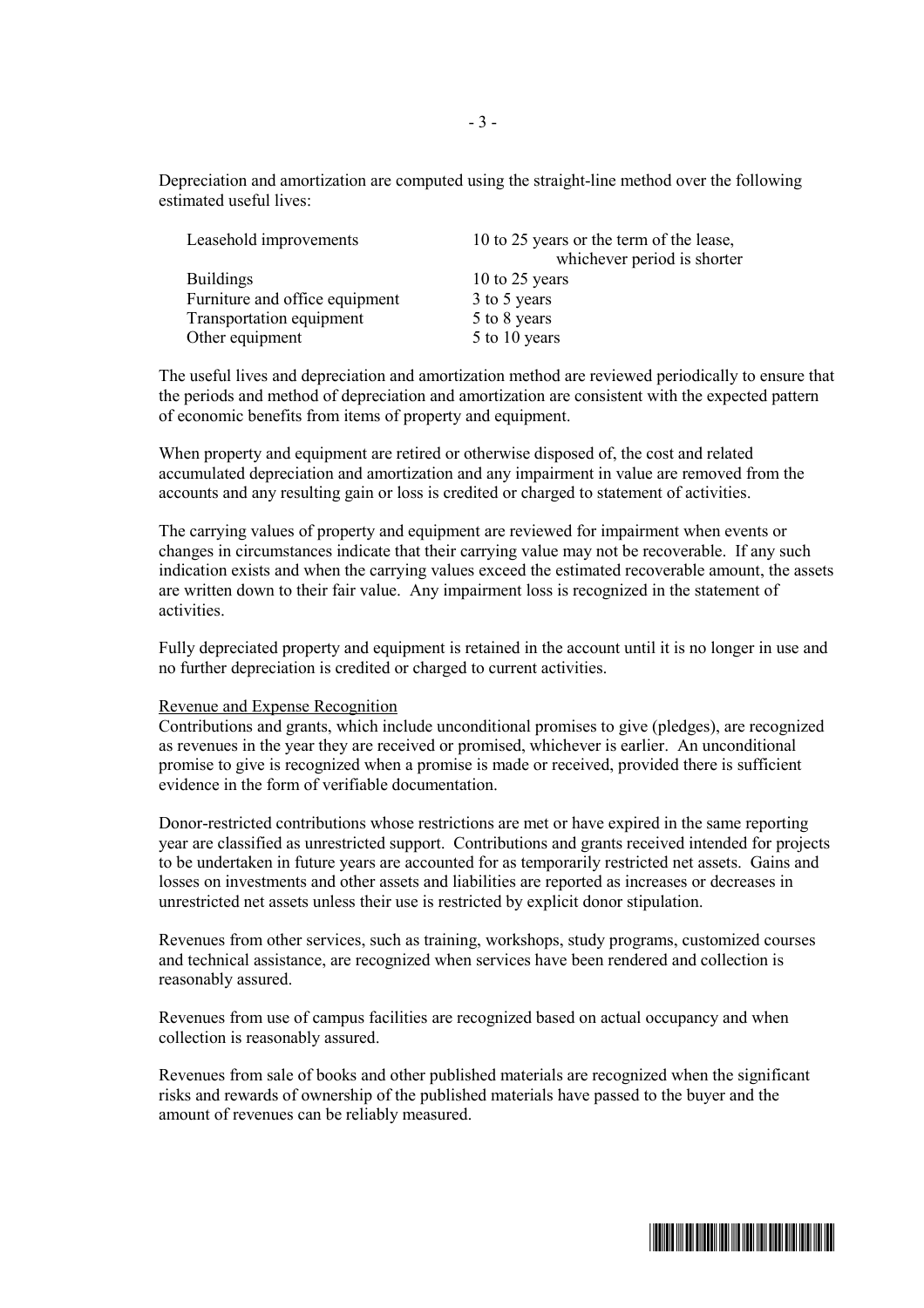Expenses are generally reported as decreases in unrestricted net assets. Expirations of donorimposed stipulations or of the BOT designations that simultaneously increase one class of net assets and decrease another are reported as transfers between the applicable classes of net assets.

#### Allocation of Expenses

The cost incurred in the various programs and other activities has been summarized on a functional basis (see Note 12). Directly identifiable expenses are charged to program and supporting services. Expenses related to more than one function are charged to program and supporting services using the prevailing IIRR cost allocation methodology.

#### Pension Cost

IIRR's pension cost is based on the defined benefit pension plan for employees in the Philippines and defined contribution pension plan for employees in the U.S.A. and Africa Regional Center. Defined benefit pension plan includes the service cost determined under the projected unit credit method. This method reflects benefits earned by the employees to the date of the valuation taking into consideration the employees' projected salaries. Under the defined contribution pension plan, the Institute's obligation for each reporting period is determined by the amounts to be contributed for that reporting period. No actuarial assumptions are required to measure the obligation or the expense and there is no possibility of any actuarial gains or losses to the Institute.

#### Translation of Philippine and Other Regional Centers' Financial Statements

Financial statements of IIRR's Philippine and other Regional Centers are translated in accordance with Statement of Financial Accounting Standard No. 52, "Foreign Currency Translation." Under this method, assets and liabilities, expressed in Philippine pesos, Kenyan shillings, Ugandan shillings and Ethiopian birr, have been translated into U.S. dollar amounts at the closing exchange rates at the financial position date, while revenues and expenses have been translated at the average exchange rate of each center for the year. Other changes in fund balances are translated at the rate in effect in the year the transactions were originally recorded. The accumulated loss on translation adjustment of \$1,879,924 and \$1,454,481 as of December 31, 2010 and 2009, respectively, is reflected as a component of unrestricted net assets.

#### Functional and Reporting Currency

The functional and reporting currency of IIRR is the U.S. dollar. All values are rounded to the nearest dollar unit, unless otherwise indicated.

#### Fair Value of Financial Instruments

Fair value of financial instruments is defined as the amount at which the instrument could be exchanged in a current transaction between knowledgeable willing parties in an arm's length transaction, other than in a forced or liquidation sale.

The fair values of cash and cash equivalents, other receivables, and accounts payable and other current liabilities approximate their carrying values due to the relatively short-term maturity of these financial instruments.

The fair value of contributions receivable is based on the discounted value of future cash flows using the prevailing risk free Euro and U.S. dollar interest rates plus spread.

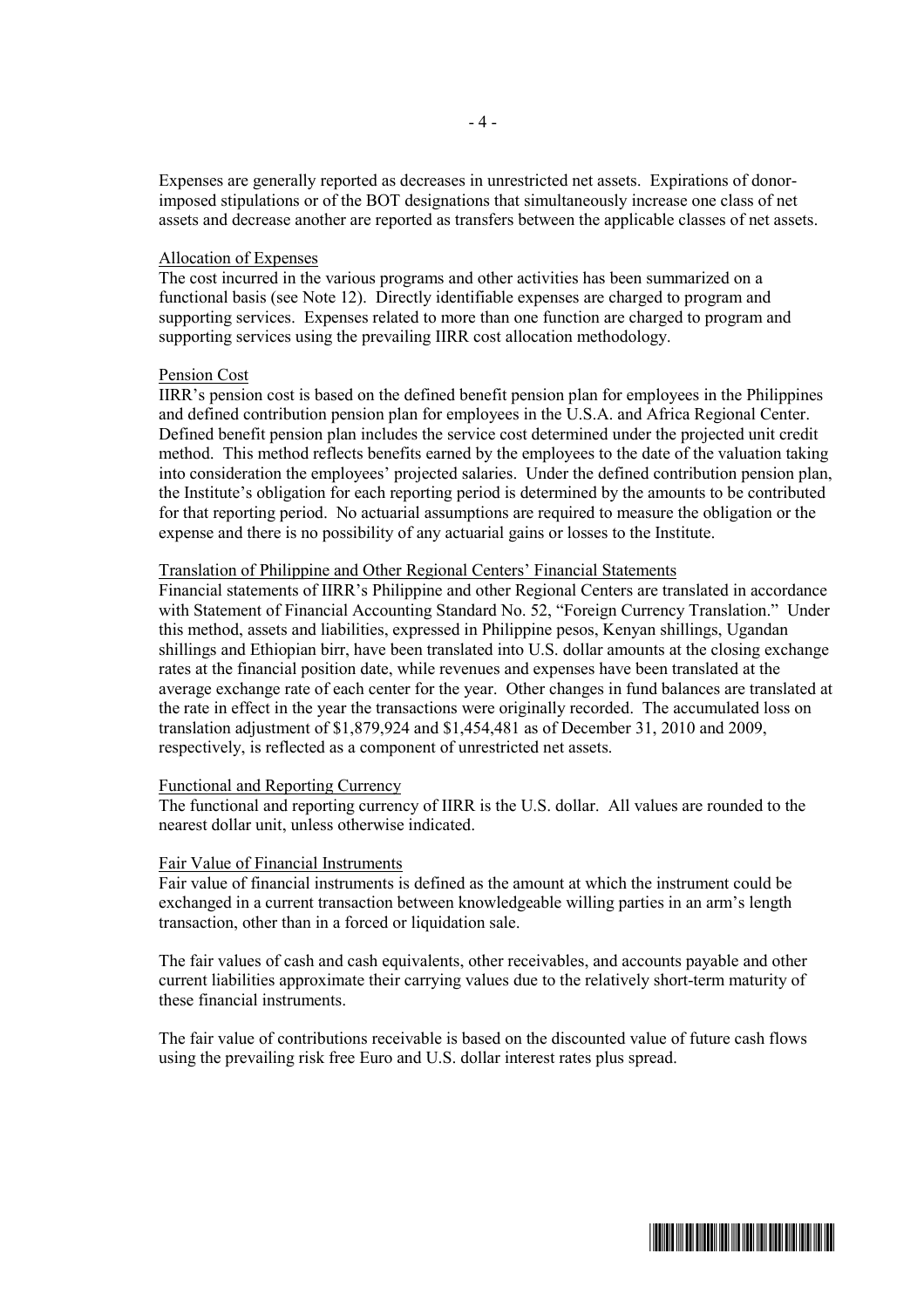## 3. **Cash and Cash Equivalents and Investments**

## Cash and cash equivalents

The cash and cash equivalents account consists of:

|                        | 2010        | 2009        |
|------------------------|-------------|-------------|
| Cash in banks          | \$1,644,599 | \$1,249,251 |
| Short-term investments | 47,894      | 51,009      |
| Cash on hand           | 300         | 409         |
|                        | \$1,692,793 | \$1,300,669 |

Cash in banks earn interest at the respective bank deposit rates. Short-term investments are made for varying periods of one day to three months depending on the immediate cash requirements of the Institute and earn interest at the respective short-term investment rates.

#### **Investments**

The movements in the investments held in the U.S.A. are as follows:

|                                     | <b>Short-term</b>    |                     | Long-term            |           |
|-------------------------------------|----------------------|---------------------|----------------------|-----------|
|                                     |                      | <b>Money Market</b> | <b>U.S. Treasury</b> |           |
|                                     | <b>Equity Stocks</b> | <b>Placements</b>   | <b>Notes</b>         | Total     |
| Cost at January 1, 2010             | \$490,377            | \$56,791            | \$101,354            | \$648,522 |
| Gain on changes in market value     |                      |                     |                      |           |
| at January $1, 2010$                | 33,962               |                     | 1,665                | 35,627    |
| Market value at January 1, 2010     | 524,339              | 56,791              | 103,019              | 684,149   |
| Interest and dividends              | 7,641                | 81                  | 3,558                | 11,280    |
| Withdrawals                         | (278)                | (150)               | (2,995)              | (3, 423)  |
| Gain (loss) due to change in market |                      |                     |                      |           |
| value during the year               | 70.684               |                     | (2,705)              | 67,979    |
| Market value at December 31, 2010   | \$602,386            | \$56,722            | \$100,877            | \$759,985 |
|                                     |                      |                     |                      |           |
| Cost at December 31, 2010           | \$497,740            | \$56,722            | 101,917              | \$656,379 |
| Gain (loss) on changes in market    |                      |                     |                      |           |
| value at December 31, 2010          | 104,646              |                     | (1,040)              | 103,606   |
|                                     | \$602,386            | \$56,722            | \$100,877            | \$759,985 |

|                                        | Short-term           |              | Long-term     |           |
|----------------------------------------|----------------------|--------------|---------------|-----------|
|                                        |                      | Money Market | U.S. Treasury |           |
|                                        | <b>Equity Stocks</b> | Placements   | <b>Notes</b>  | Total     |
| Cost at January 1, 2009                | \$482,978            | \$5,943      | \$99,998      | \$588,919 |
| Gain (loss) on changes in market value |                      |              |               |           |
| at January $1, 2009$                   | (68, 596)            |              | 2,028         | (66, 568) |
| Market value at January 1, 2009        | 414,382              | 5,943        | 102,026       | 522,351   |
| Deposits                               |                      | 50,848       |               | 50,848    |
| Interest and dividends                 | 7,399                |              | 3,843         | 11,242    |
| Withdrawals                            |                      |              | (2,487)       | (2,487)   |
| Gain (loss) due to change in market    |                      |              |               |           |
| value during the year                  | 102,558              |              | (363)         | 102,195   |
| Market value at December 31, 2009      | \$524,339            | \$56,791     | \$103,019     | \$684,149 |
| Cost at December 31, 2009              | \$490,377            | \$56,791     | \$101,354     | \$648,522 |
| Gain on changes in market              |                      |              |               |           |
| value at December 31, 2009             | 33,962               |              | 1,665         | 35,627    |
|                                        | \$524,339            | \$56,791     | \$103,019     | \$684,149 |

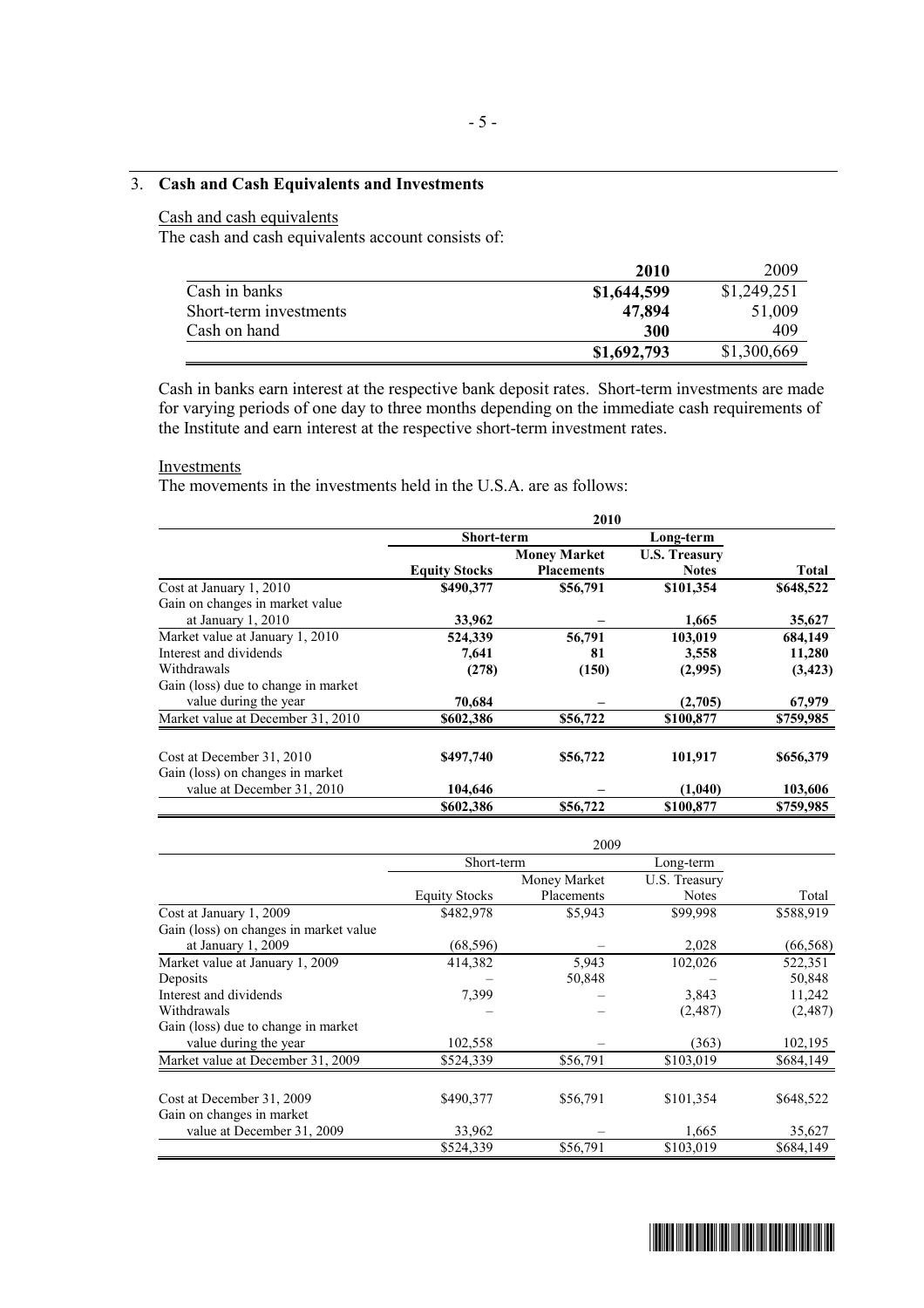#### Concentrations of Risks

*Custodial Credit Risk.* Cash and cash equivalents are maintained with several financial institutions. Deposits held with banks may exceed the amount of insurance provided on such deposits. Generally, these deposits may be redeemed upon demand and are maintained with financial institutions of reputable credit and therefore bear minimal credit risk.

*Interest Rate Risk.* Disclosure of the maturities of investments is required when the fair market value is adversely affected by changes in interest rates. Investments are intended to be held for an undefined period.

*Foreign Currency Risk.* IIRR has no significant foreign currency investments for 2010 and 2009 exposed to changes in exchange rates that will adversely affect the fair market value of an investment.

The main investment management objective is to maintain security and liquidity. Subject to this objective, IIRR seeks the highest possible return on its investments. Investments are governed by the BOT. IIRR is restricted to invest in instruments of a limited class of issuers, primarily government or government-guaranteed obligations, corporate obligations and certain equity index securities.

|                      | 2010       |                   |           | 2009       |
|----------------------|------------|-------------------|-----------|------------|
|                      | Original   | <b>Functional</b> | Original  | Functional |
|                      | Currency   | Currency          | Currency  | Currency   |
| Cash deposits:       |            |                   |           |            |
| In Euro              | 352,014    | \$465,504         | 382,033   | \$549,402  |
| In Ethiopian birr    | 4,411,956  | 262,507           | 4,486,898 | 347,962    |
| In Kenyan shillings  | 1,174,003  | 14,538            | 2,021,280 | 26,659     |
| In Philippine peso   | 1,561,107  | 35,633            | 672,704   | 14,561     |
| In Ugandan shillings | 41,889,232 | 18,157            | 1,947,824 | 1,024      |
|                      |            | \$796,339         |           | \$939,608  |

The following table presents the Institute's cash deposits exposed to foreign currency risk:

The table below shows the closing exchange rates used in translating the foreign-currency denominated cash deposits to \$1:

|                          | 2010     | 2009     |
|--------------------------|----------|----------|
| Euro                     | 0.76     | 0.69     |
| Kenyan Shillings         | 80.75    | 75.82    |
| Ethiopian Birr           | 16.80    | 12.89    |
| <b>Ugandan Shillings</b> | 2,307.00 | 1,901.01 |
| Philippine peso          | 43.81    | 46.20    |

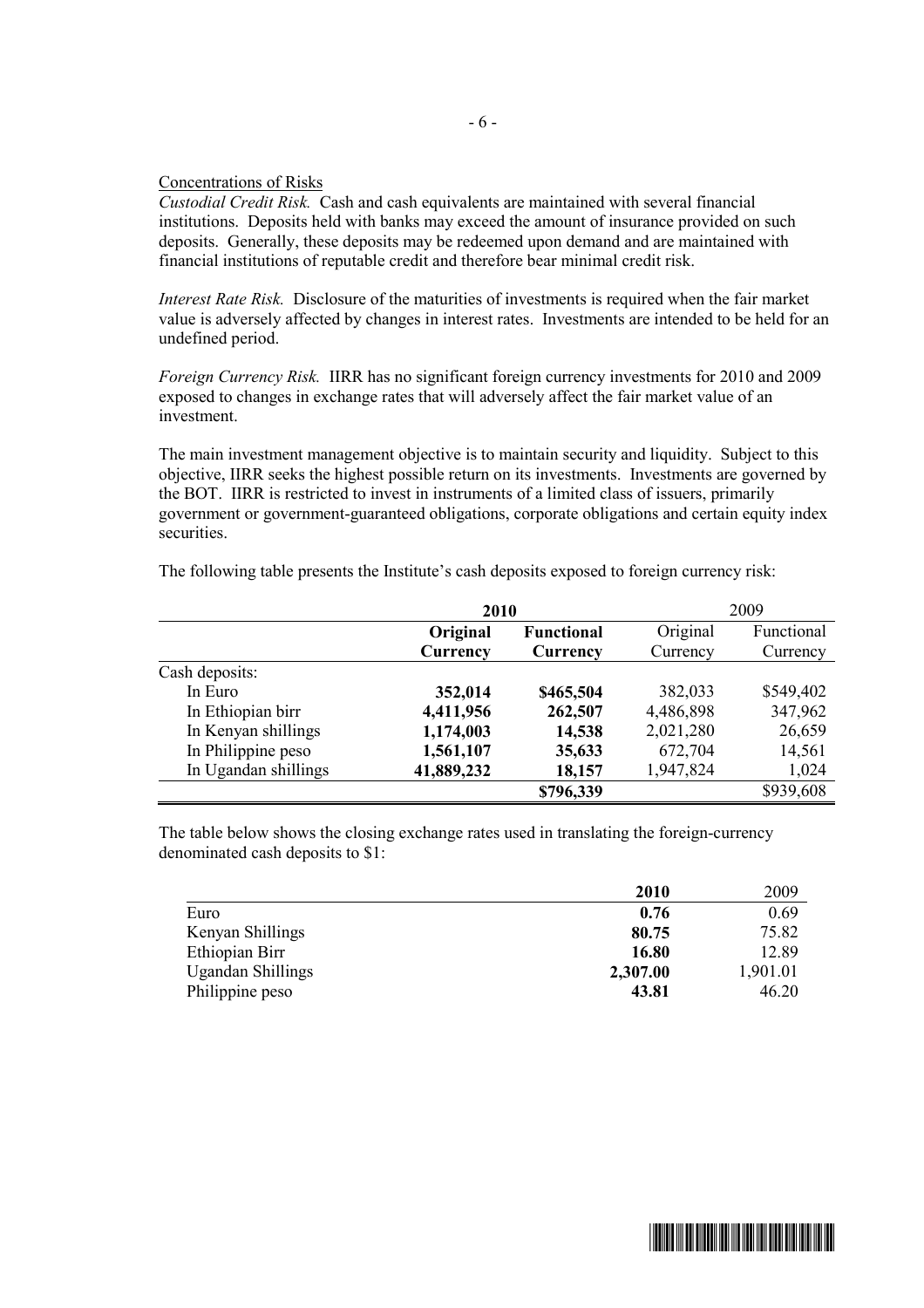The following table demonstrates the sensitivity to a reasonable possible change in U.S. dollar exchange rate, with all variables held constant, of the Institute's excess of revenues, gains and other support over expenses of continuing operations due to changes in the fair value of foreigncurrency denominated cash deposits as of December 31, 2010 and 2009:

|                                                                         | Increase (Decrease)             |              |  |
|-------------------------------------------------------------------------|---------------------------------|--------------|--|
|                                                                         | in Excess of Revenues, Gains    |              |  |
|                                                                         | and Other Support Over Expenses |              |  |
|                                                                         | of Continuing Operations        |              |  |
|                                                                         | 2010                            | 2009         |  |
| Appreciation of US\$ by 10% of all of the<br>above-mentioned currencies | (S30, 595)                      | $(\$85,407)$ |  |
| Depreciation of US\$ by 10% of all of the<br>above-mentioned currencies | 139,570                         | 104,415      |  |

### 4. **Contributions Receivable**

These receivables are covered by signed grant agreements.

Realization of the pledges is expected in the following periods:

|                            | <b>2010</b> | 2009        |
|----------------------------|-------------|-------------|
| In one year or less        | \$822,548   | \$1,262,733 |
| Between one and five years | 1,582,264   |             |
|                            | 2,404,812   | 1,262,733   |
| Less discount              | 35,737      | 11,496      |
|                            | \$2,369,075 | \$1,251,237 |

Movements in discount on contributions receivable are as follows:

|                              | <b>2010</b> | 2009      |
|------------------------------|-------------|-----------|
| Balance at beginning of year | \$11,496    | \$62,963  |
| Additions during the year    | 44,191      |           |
| Accretion income             | (17, 490)   | (51, 467) |
| Translation gain             | (2,460)     |           |
| Balance at end of year       | \$35,737    | \$11,496  |

#### 5. **Other Receivables**

This account consists of:

| 2010      | 2009      |
|-----------|-----------|
| \$4,472   | \$4,440   |
| 124,367   | 198,689   |
| 128,839   | 203,129   |
|           | 1,201     |
| \$128,839 | \$201,928 |
|           |           |

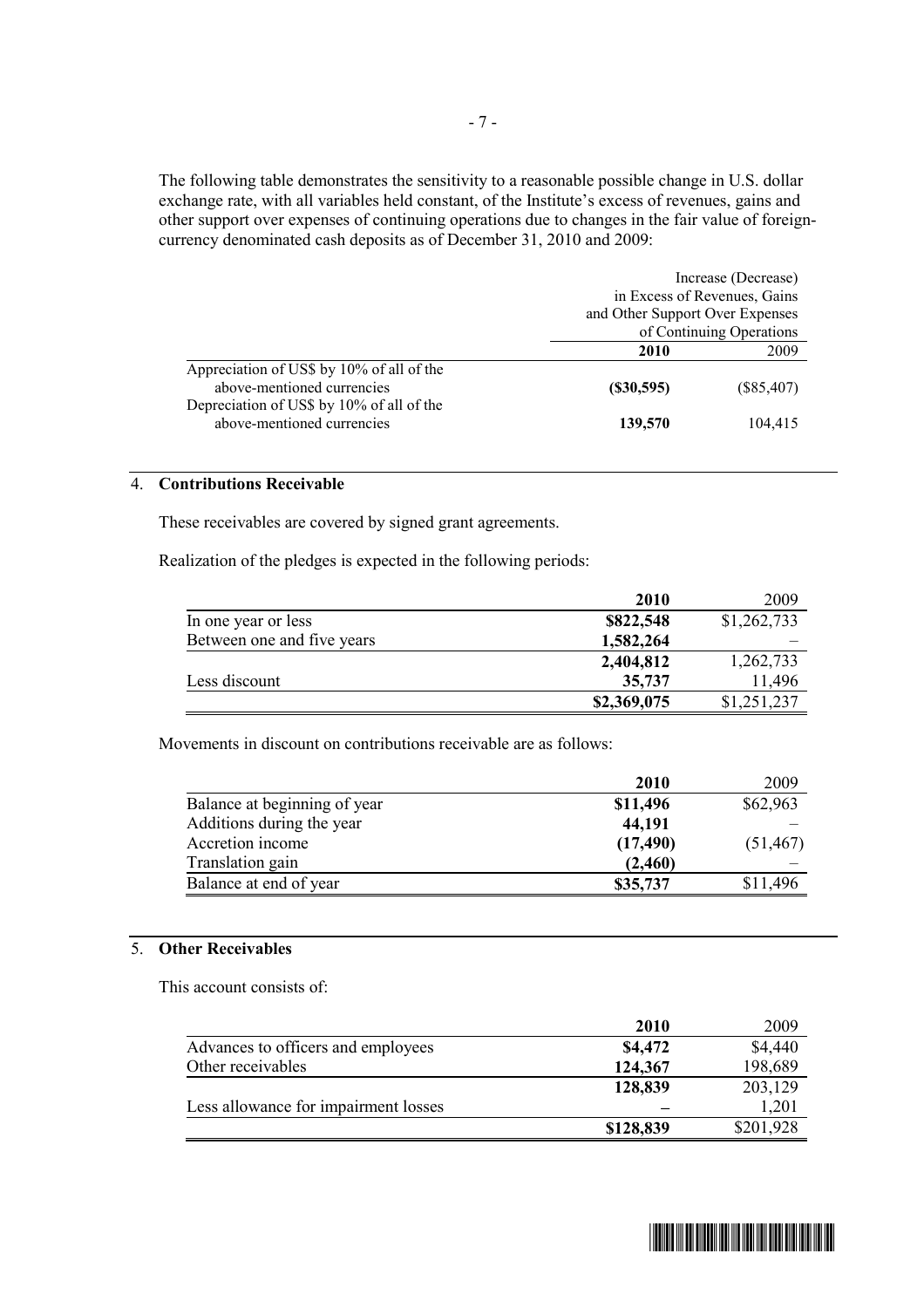Other receivables include receivables arising from training courses, workshops, study programs, technical assistance, publication sales, deposits to suppliers and creditors, and other staff receivables*.* 

Movements in the allowance for impairment of other receivables are as follows:

|                                         | 2010    | 2009    |
|-----------------------------------------|---------|---------|
| Balance at beginning of year            | \$1,201 | \$1,201 |
| Provision for impairment of receivables |         |         |
| (see Note 12)                           | 855     |         |
| Write off during the year               | (2,056) |         |
| Balance at end of year                  | $S-$    | \$1,201 |

#### 6. **Property and Equipment**

This account consists of:

|                                    |              |                  | Furniture  |                |                           |             |
|------------------------------------|--------------|------------------|------------|----------------|---------------------------|-------------|
|                                    | Leasehold    |                  | and Office | Transportation |                           |             |
|                                    | Improvements | <b>Buildings</b> | Equipment  |                | Equipment Other equipment | Total       |
| Cost                               |              |                  |            |                |                           |             |
| Balance at January 1, 2009         | \$47,975     | \$623,096        | \$693,460  | \$374,055      | \$138,635                 | \$1,877,221 |
| Additions                          |              |                  | 15,029     |                | 922                       | 15,951      |
| Cumulative translation adjustments | 1,356        | 17,803           | 4,800      | (4,609)        | 3,941                     | 23,291      |
| Balance at December 31, 2009       | 49,331       | 640,899          | 713,289    | 369,446        | 143,498                   | 1,916,463   |
| <b>Additions</b>                   |              |                  | 20,554     | 80,026         | 334                       | 100,914     |
| Cumulative translation adjustments | 2,663        | 34,948           | (5,077)    | (11, 237)      | 7,760                     | 29,057      |
| Balance at December 31, 2010       | \$51,994     | \$675,847        | \$728,766  | \$438,235      | \$151,592                 | \$2,046,434 |
|                                    |              |                  |            |                |                           |             |
| <b>Accumulated Depreciation</b>    |              |                  |            |                |                           |             |
| and Amortization                   |              |                  |            |                | \$116,997                 |             |
| Balance at January 1, 2009         | \$41,473     | \$569,406        | \$616,897  | \$357,860      |                           | \$1,702,633 |
| Depreciation and amortization      | 1,010        | 23,323           | 28,929     | 9,604          | 5,564                     | 68,430      |
| Cumulative translation adjustments | 1,329        | 12,061           | 13,994     | (4,351)        | 4,068                     | 27,101      |
| Balance at December 31, 2009       | 43,812       | 604,790          | 659,820    | 363,113        | 126,629                   | 1,798,164   |
| Depreciation and amortization      | 1,355        | 18,460           | 27,002     | 19,730         | 4,247                     | 70,794      |
| Cumulative translation adjustments | 731          | 9,955            | 14,561     | 10,639         | 2,290                     | 38,176      |
| Balance at December 31, 2010       | \$45,898     | \$633,205        | \$701,383  | \$393,482      | \$133,166                 | \$1,907,134 |
|                                    |              |                  |            |                |                           |             |
| <b>Net Book Value</b>              |              |                  |            |                |                           |             |
| <b>At December 31, 2010</b>        | \$6,096      | \$42,642         | \$27,383   | \$44,753       | \$18,426                  | \$139,300   |
| At December 31, 2009               | 5,519        | 36,109           | 53,469     | \$6,333        | 16,869                    | 118,299     |

IIRR donated its land in Cavite, Philippines to the Philippine Rural Reconstruction Movement, Inc. (PRRM) in 1975. Excluded from this donation were buildings and other improvements on such land. In the same year, PRRM and IIRR entered into a lease agreement on the land in Cavite for a period of 25 years, renewable for another 25 years upon mutual agreement of the parties concerned. The annual rental under the lease contract was \$286 until May 25, 2000. On May 23, 2000, IIRR and PRRM executed a contract to confirm their agreement to share the Cavite campus for rural reconstruction work. The contract permits IIRR to use its portion of the campus without rent through May 25, 2025 and may be extended for another 25 years upon mutual agreement of the parties concerned. The fair value of the free rent of \$14,925 in 2010 and \$14,153 in 2009 is recognized as part of other revenues and program services in the statements of activities.

As of December 31, 2010 and 2009, fully depreciated assets amounting to \$1,447,088 and \$1,157,071, respectively, were still in use.

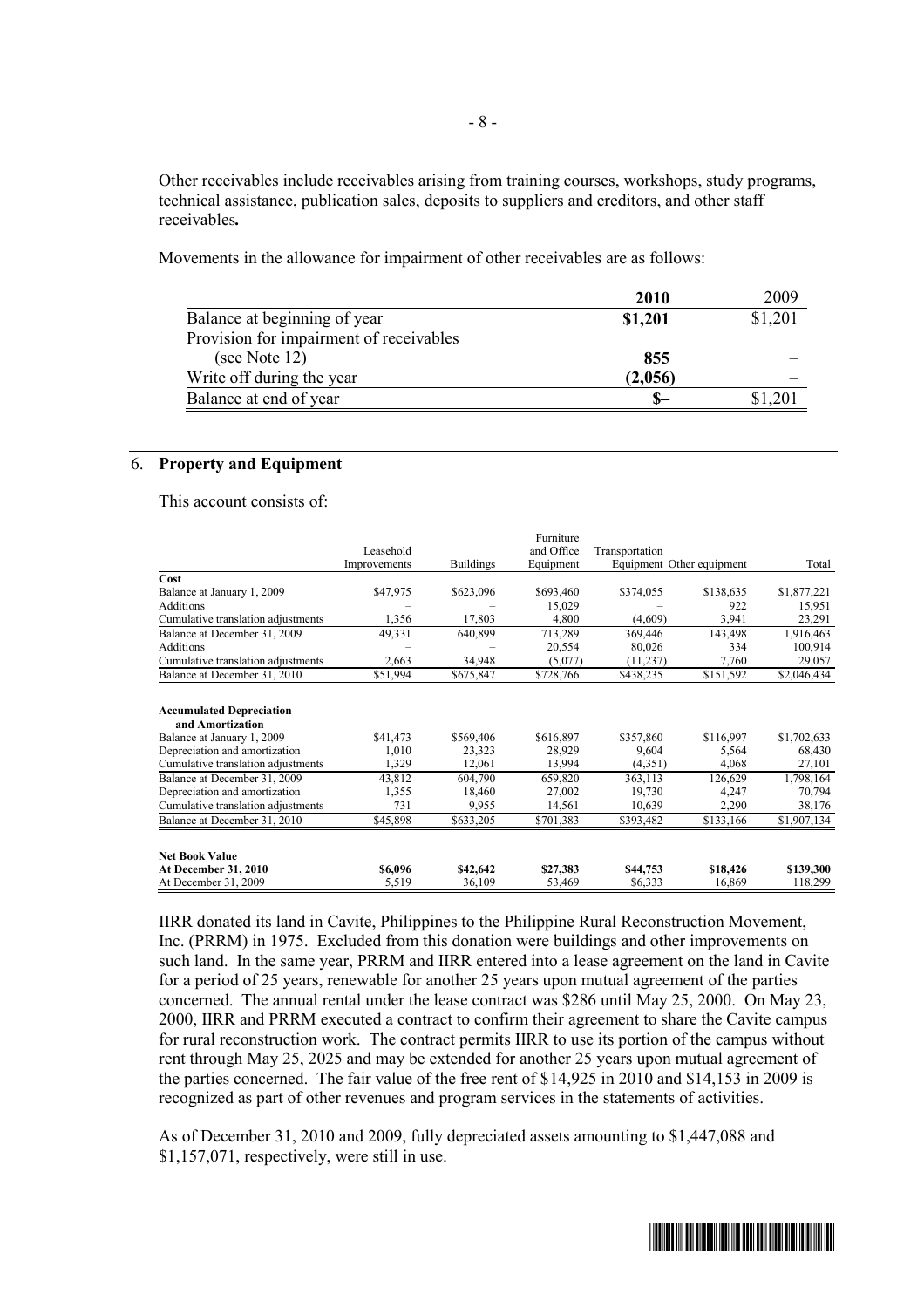#### 7. **Accounts Payable and Other Current Liabilities**

This account consists of:

|                  | 2010      | 2009      |
|------------------|-----------|-----------|
| Vouchers payable | \$166,874 | \$237,327 |
| Accrued expenses | 82,938    | 86,648    |
|                  | \$249,812 | \$323,975 |

Vouchers payable are noninterest-bearing and are generally on 30 to 60 days' term. Accrued expenses represent statutory payables such as withholding taxes, social security premiums and other liabilities to the government.

#### 8. **Pension Plans**

IIRR has a defined benefit pension plan for its employees in the Philippines and a defined contribution pension plan covering its employees in the U.S.A. and Africa Regional Center. Pension cost for these plans amounted to \$66,855 and \$67,044 in 2010 and 2009, respectively.

ß Pension Plan for the Philippines

The defined benefit pension plan (Plan) is a funded noncontributory retirement plan covering all regular employees in the Philippines except for certain staff members covered by other plans. A local bank, appointed as trustee, administers the Plan. IIRR's policy is to fund accrued pension costs.

Effective July 1, 2000, the Institute amended the Plan to change the benefit formula to a cash balance formula from the existing benefit calculation based upon years of service and final pay. The benefits accrued as of June 30, 2000 under the old formula were credited to each employee's personal retirement account (PRA). A fixed percentage of the employee's monthly salary (at the time earned) beginning July 1, 2000 is also being credited to the employee's PRA.

Normal retirement date is upon attainment by a member of age 60 while early retirement is at age 50, with at least 10 years of service. Upon retirement, an employee receives in one lump sum the amount credited to his/her PRA or the legally mandated minimum retirement benefit, whichever is higher. In case of voluntary resignation, the employee is entitled to receive the amount standing to his/her credit upon the member attaining the age of 50 or after having completed at least 10 years of continuous service. A member who resigns from the employment of the Institute before completing 10 years of continuous service shall be entitled to receive one-half of the amount standing to his/her credit upon resignation and the balance of such amount standing to his/her credit upon attaining the age of 50. Alternatively, he/she may request for his/her fund balance to be transferred to another qualified plan. The fund is required to be under trusteeship to comply with the Philippine requirement for tax qualification. No part of the amount of the fund may be used for or diverted to any purpose other than for the benefit of the members and their beneficiaries.

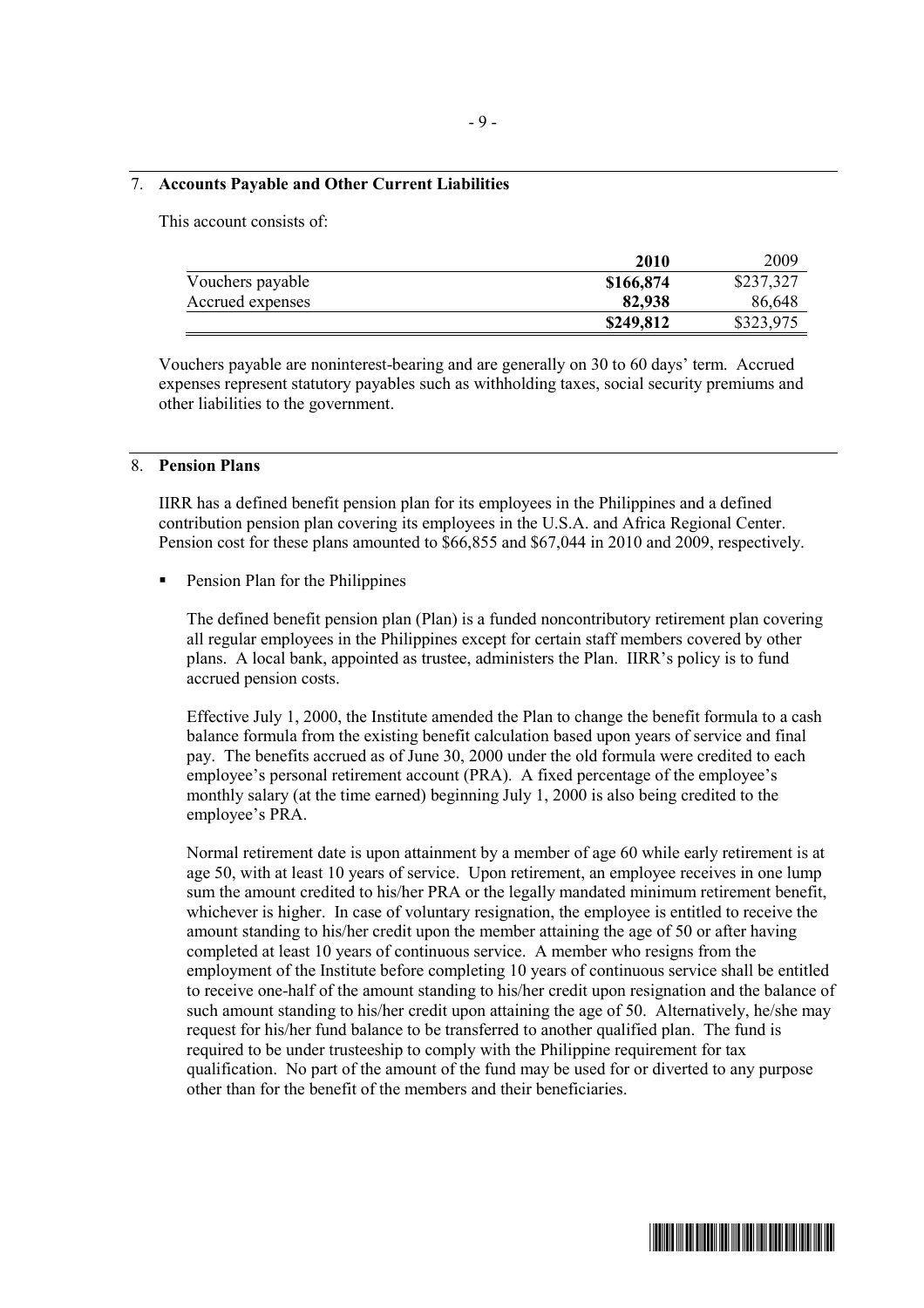The following table sets forth IIRR Plan's status:

|                                       | 2010      | 2009      |
|---------------------------------------|-----------|-----------|
| Accumulated benefit obligation        | \$158,681 | \$154,974 |
|                                       |           |           |
| Projected benefit obligation (PBO)    | \$158,681 | \$154,974 |
| Plan assets at fair value             | 128,826   | 154,974   |
| Required additional pension liability | \$29,855  | S-        |
|                                       |           |           |
| Unrecognized amortization:            |           |           |
| Prior service cost                    | \$—       |           |
| Net gain                              |           |           |
|                                       |           |           |

The net pension cost for the Plan includes the following elements:

|                           | 2010     | 2009     |
|---------------------------|----------|----------|
| Benefit cost:             |          |          |
| Service cost              | \$13,523 | \$15,269 |
| Interest cost on PBO      | (1,329)  | 11,190   |
| Expected return on assets | 1,329    | (11,190) |
| Net amortization cost     | 252      | 239      |
| Pension cost              | \$13,775 | \$15,508 |
| Benefits paid             | \$45,789 | \$10,053 |
|                           |          |          |
| Contributions made        | \$13,523 | \$15,269 |

The projected benefit obligation assumes a discount rate of 9.62% and 8.00% in 2010 and 2009, and a 10.00% rate of compensation increases in 2010 and 2009. The expected longterm rate of return on Plan assets is 4.00% in 2010 and 9.00% in 2009.

The changes in PBO are as follows:

|                                         | 2010      | 2009      |
|-----------------------------------------|-----------|-----------|
| PBO at beginning of year                | \$154,974 | \$134,220 |
| Service cost                            | 13,523    | 15,269    |
| Interest cost on PBO                    | (1,329)   | 11,190    |
| Benefits paid                           | (45,789)  | (10, 053) |
| <b>Actuarial</b> loss                   | 28,989    |           |
| Translation adjustment (Philippine peso |           |           |
| to U.S. dollar)                         | 8,313     | 4,348     |
| PBO at end of year                      | \$158,681 | \$154,974 |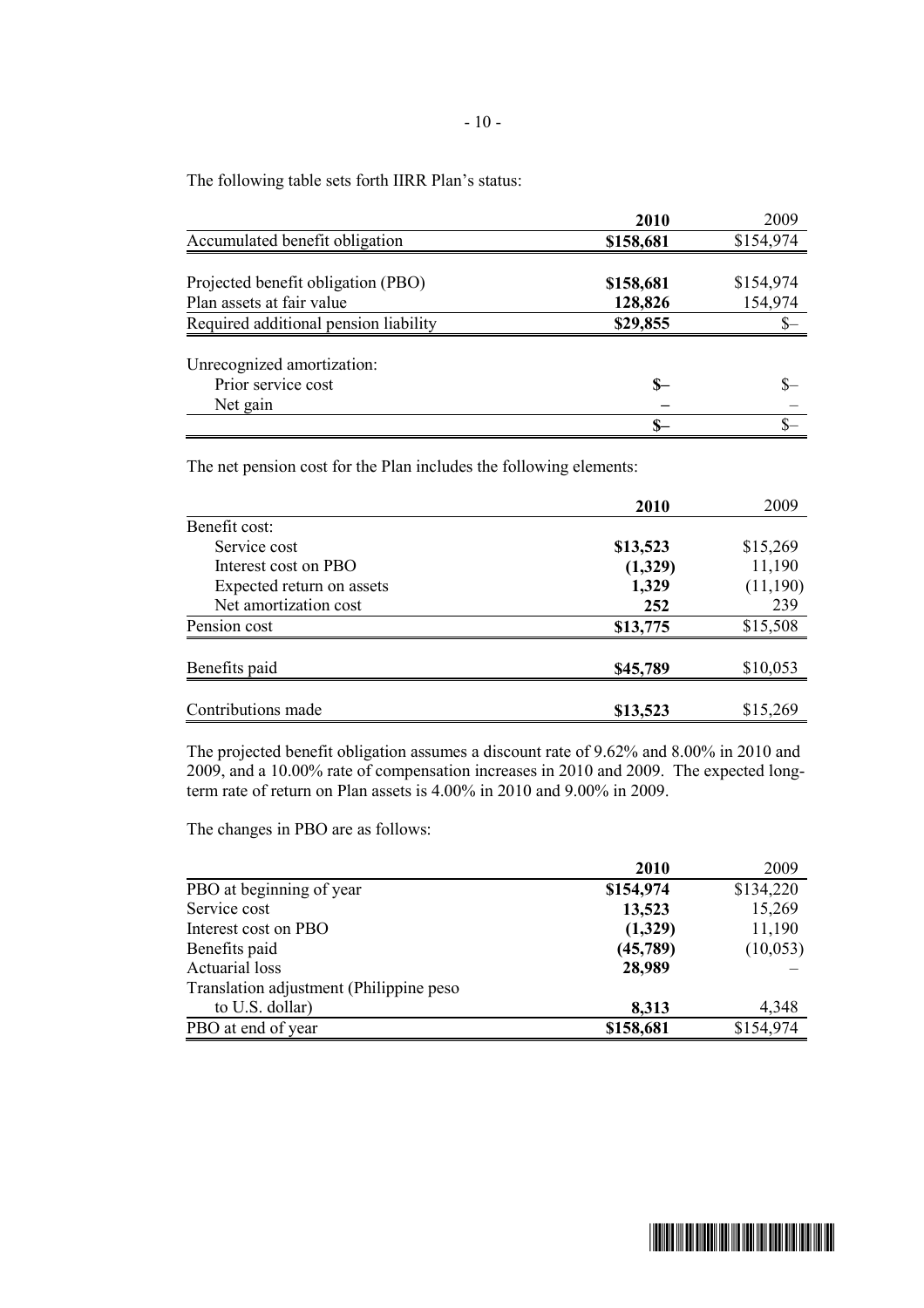The changes in fair value of plan assets are as follows:

|                                                | <b>2010</b> | 2009      |
|------------------------------------------------|-------------|-----------|
| Fair value of Plan assets at beginning of year | \$154,974   | \$134,220 |
| Expected return on plan assets                 | (1,329)     | 11,190    |
| Contributions made                             | 13,523      | 15,269    |
| Benefits paid                                  | (45,789)    | (10,053)  |
| Translation adjustment (Philippine peso        |             |           |
| to U.S. dollar)                                | 7,447       | 4,348     |
| Fair value of Plan assets at end of year       | \$128,826   | \$154,974 |

The Plan is funded by contributions of the Institute to a trust fund managed by a Philippine bank. The Plan assets of the Institute include Philippine peso and U.S. dollar-denominated investments. The market value of the Plan assets is determined by the fund trustee.

Notwithstanding any other provisions of the trust agreement, the fund trustee shall use its best efforts to maintain allocation of the investment of the provident fund as established by the Institute's retirement committee and approved by the Institute's BOT. Funds delivered to the trustee in Philippine pesos shall be invested in Philippine peso-denominated investments. Funds delivered to the trustee in U.S. dollars shall be invested in U.S. dollar-denominated investments.

Allocation of the trust fund is as follows:

|                                                   | 2010   | 2009 |
|---------------------------------------------------|--------|------|
| Type of Investment (Philippine peso-denominated): |        |      |
| Commercial loan                                   | 61%    | 16%  |
| Government securities                             | 27%    | 38%  |
| Short-term money market                           | $12\%$ | 46%  |
|                                                   | 100%   | 100% |
|                                                   |        |      |
| Type of Investment (U.S. dollar-denominated):     |        |      |
| Mutual fund                                       | 100%   | 82%  |
| Short-term money market                           |        | 18%  |
|                                                   | 100%   | 100% |

ß Pension Plan for Other Countries

Net pension cost for the defined contribution pension plan amounted to \$53,080 in 2010 and \$58,448 in 2009.

#### 9. **Funds Held in Trust**

This is a liability account consisting of the loan fund portions of project grants from Deutsche Welthungerhilfe/German Agro Action to IIRR to be transferred to beneficiary organizations once they have established their capabilities to manage such funds. These funds have been used to provide loans to cooperatives and other village-based people's organizations for specific purposes and with specific maturities.

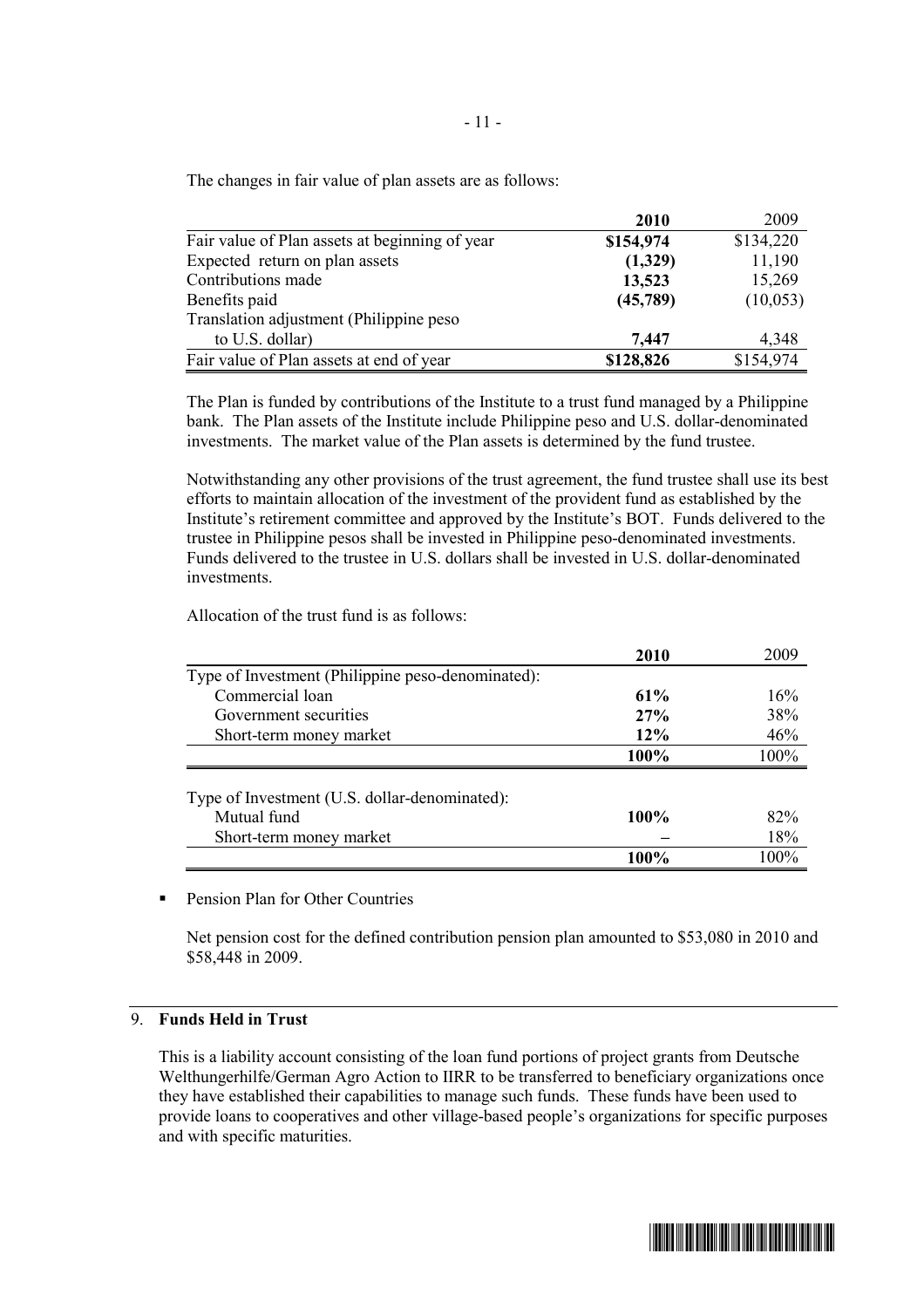The remaining fund is attributed to Santo Domingo People's Cooperative (SADOPECO) a multipurpose secondary cooperative/federation of various primary cooperatives in Santo Domingo, Albay, Philippines established in 1989 through the efforts and assistance of the Institute under its Local Resource Management - Bicol Project.

On June 25, 2009, the BOT of the Institute authorized the management of IIRR to write off the account as a field review revealed that while SADOPECO is still a registered cooperative in the Philippines, it is no longer an active organization and that the Institute recognizes that the term and purpose of the funds has lapsed. The "Funds held in trust" amounting to \$4,264 as of December 31, 2009, which was written off is recognized as part of other revenue in the 2009 statement of activities.

## 10. **Net Assets**

a. Temporarily restricted net assets are available for the following program service expenditures:

|                                                | 2010        | 2009        |
|------------------------------------------------|-------------|-------------|
| Program services                               | \$3,816,677 | \$2,462,508 |
| The Mr. & Mrs. Yen Mei Tang Memorial Fund      | 7,628       | 151         |
| The Reader's Digest Endowment for Publications | 1,521       | 3,663       |
|                                                | \$3,825,826 | \$2,466,322 |

b. Permanently restricted net assets as of December 31, 2010 and 2009 consist of the following endowment funds:

|                                                | 2010      | 2009      |
|------------------------------------------------|-----------|-----------|
| The Alice Yen Fund                             | \$500,000 | \$500,000 |
| The Reader's Digest Endowment for Publications | 100,000   | 100,000   |
| The Employees' Welfare Fund                    | 62,982    | 62,982    |
| The Mr. & Mrs. Yen Mei Tang Memorial Fund      | 55,000    | 55,000    |
|                                                | \$717,982 | \$717,982 |

Earnings and appreciation of permanently restricted net assets were included as part of temporarily restricted net assets.

Earnings and appreciation on The Alice Yen Fund may be used for purposes that honor the memory of Alice Yen and her contributions to rural reconstruction and those that relate to education, training, research programs of IIRR and professional development of its staff.

Earnings on The Reader's Digest Endowment for Publications may be used for publication expenses.

Earnings and appreciation on The Employees' Welfare Fund may be used for any purpose that tends to give a sense of security to IIRR's staff members.

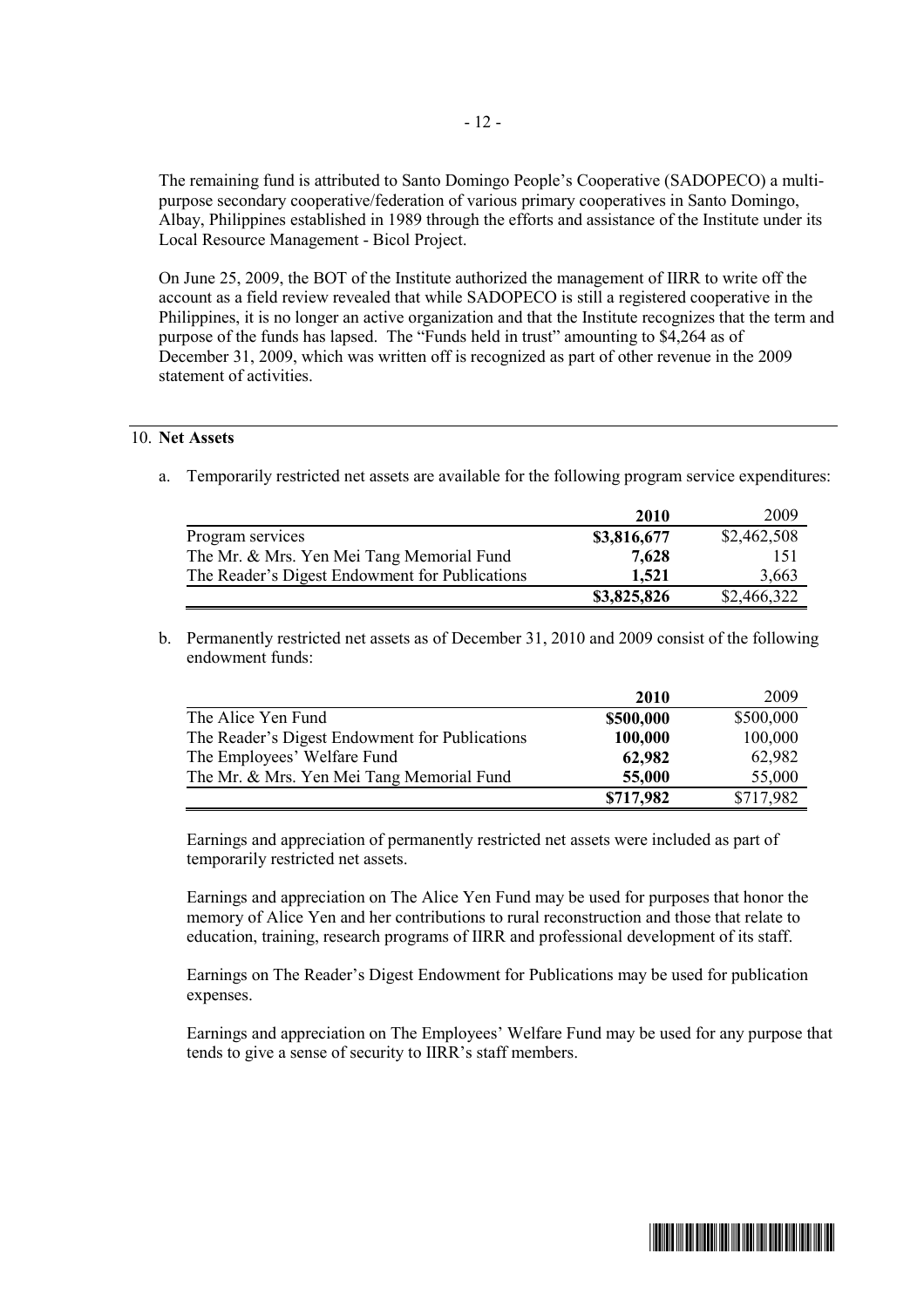Earnings and appreciation on The Mr. & Mrs. Yen Mei Tang Memorial Fund may be used for purposes that honor the memory of Mr. and Mrs. Yen Mei Tang and meet any of the following conditions:

- a. Send promising IIRR staff members, holding bachelor's degrees, to study for master's degrees at the University of the Philippines.
- b. Enable promising young staff members to attend short-term courses or to receive training in subjects related to IIRR's mission and language, computer science or to other subjects relating to their work for IIRR.
- c. Provide grants to finance on-site study of successful rural reconstruction efforts.
- d. Finance expenditures on facilities and equipment that improve staff effectiveness.
- e. Finance publications of IIRR staff members related to rural reconstruction.

In 2003, the Institute transferred the Rural Reconstruction Endowment Fund amounting to \$50,128 to an endowment trust, which is a separate entity. The endowment trust is organized exclusively for the benefit of the Institute and shall operate as a supporting organization of the Institute in accordance with Section 509 (a)(3) of the U.S. Internal Revenue Code. The Institute has no control over the trust.The earnings of the fund will be for the benefit of the Institute only upon the determination of the distributable amount by the trustees of the endowment trust. Any earnings not distributed shall be accumulated to the principal.The value of the endowment trust as of December 31, 2010 and 2009 amounted to \$60,238 and \$57,978, respectively.

#### 11. **Commitments and Contingencies**

IIRR leases various office spaces for its operations. The terms of these leases range from one to three years. Total rent expense amounted to \$76,525 in 2010 and \$68,497 in 2009.

## 12. **Expenses**

This account consists of expenses from continuing operation of IIRR:

|                                    | 2010                    |                  |                            |              |                            |          |           |                 |  |
|------------------------------------|-------------------------|------------------|----------------------------|--------------|----------------------------|----------|-----------|-----------------|--|
|                                    | <b>Program Services</b> |                  |                            |              | <b>Supporting Services</b> |          |           |                 |  |
|                                    |                         |                  | Publication                |              |                            |          |           |                 |  |
|                                    | Learning                | <b>Education</b> | and                        |              | Management                 | Fund     |           | Total           |  |
|                                    | Community               |                  | and Training Communication | <b>Total</b> | and General                | Raising  | Total     | <b>Expenses</b> |  |
| Staff cost (see Note 8)            | \$527,145               | \$277,640        | \$84,659                   | \$889,444    | \$164,721                  | \$68,069 | \$232,790 | \$1,122,234     |  |
| Food and accommodation             | 231,850                 | 79,609           | 73,735                     | 385,194      | 5,758                      | 1,451    | 7,209     | 392,403         |  |
| Collaborating agency expenses      | 388,549                 |                  |                            | 388,549      | 191                        |          | 191       | 388,740         |  |
| Contractual services               | 135,572                 | 36,976           | 25,724                     | 198,272      | 3,862                      | 2,161    | 6,023     | 204,295         |  |
| Travel                             | 92,035                  | 53,876           | 6.060                      | 151,971      | 21,955                     | 1,386    | 23,341    | 175,312         |  |
| Rental and maintenance of premises |                         |                  |                            |              |                            |          |           |                 |  |
| (see Notes 6 and 11)               | 67,717                  | 43,285           | 14,126                     | 125,128      | 36,989                     | 5,654    | 42,643    | 167,771         |  |
| Field program expenses             | 40,298                  | 42,154           | 20,391                     | 102,843      | 72                         |          | 72        | 102,915         |  |
| Rental and maintenance             |                         |                  |                            |              |                            |          |           |                 |  |
| of furniture, equipment            |                         |                  |                            |              |                            |          |           |                 |  |
| and vehicle                        | 71,039                  | 17,774           | 3,431                      | 92,244       | 6,295                      | 264      | 6,559     | 98,803          |  |
| Depreciation and amortization      |                         |                  |                            |              |                            |          |           |                 |  |
| (see Note 6)                       | 12,747                  | 12,747           | 6,487                      | 31,981       | 38,098                     | 715      | 38,813    | 70,794          |  |
| Printing and publication           | 19,219                  | 8,428            | 27,460                     | 55,107       | 12,995                     | 699      | 13,694    | 68,801          |  |
| Communication                      | 28,774                  | 11,663           | 7,594                      | 48,031       | 11,806                     | 5,005    | 16,811    | 64,842          |  |
| Supplies and materials             | 31,271                  | 6,787            | 2,809                      | 40,867       | 308                        | 1,136    | 1,444     | 42,311          |  |
| Consultants                        | 10,742                  | 6,000            | 3,000                      | 19,742       |                            |          |           | 19,742          |  |
| Staff education                    | 1,195                   | 13               | 6                          | 1,214        | 90                         |          | 90        | 1,304           |  |
| Others (see Note 5)                | 32,653                  | 12,552           | 10,442                     | 55,647       |                            | 1,770    | 1,770     | 57,417          |  |
|                                    | \$1,690,806             | \$609,504        | \$285,924                  | \$2,586,234  | \$303.140                  | \$88,310 | \$391,450 | \$2,977,684     |  |